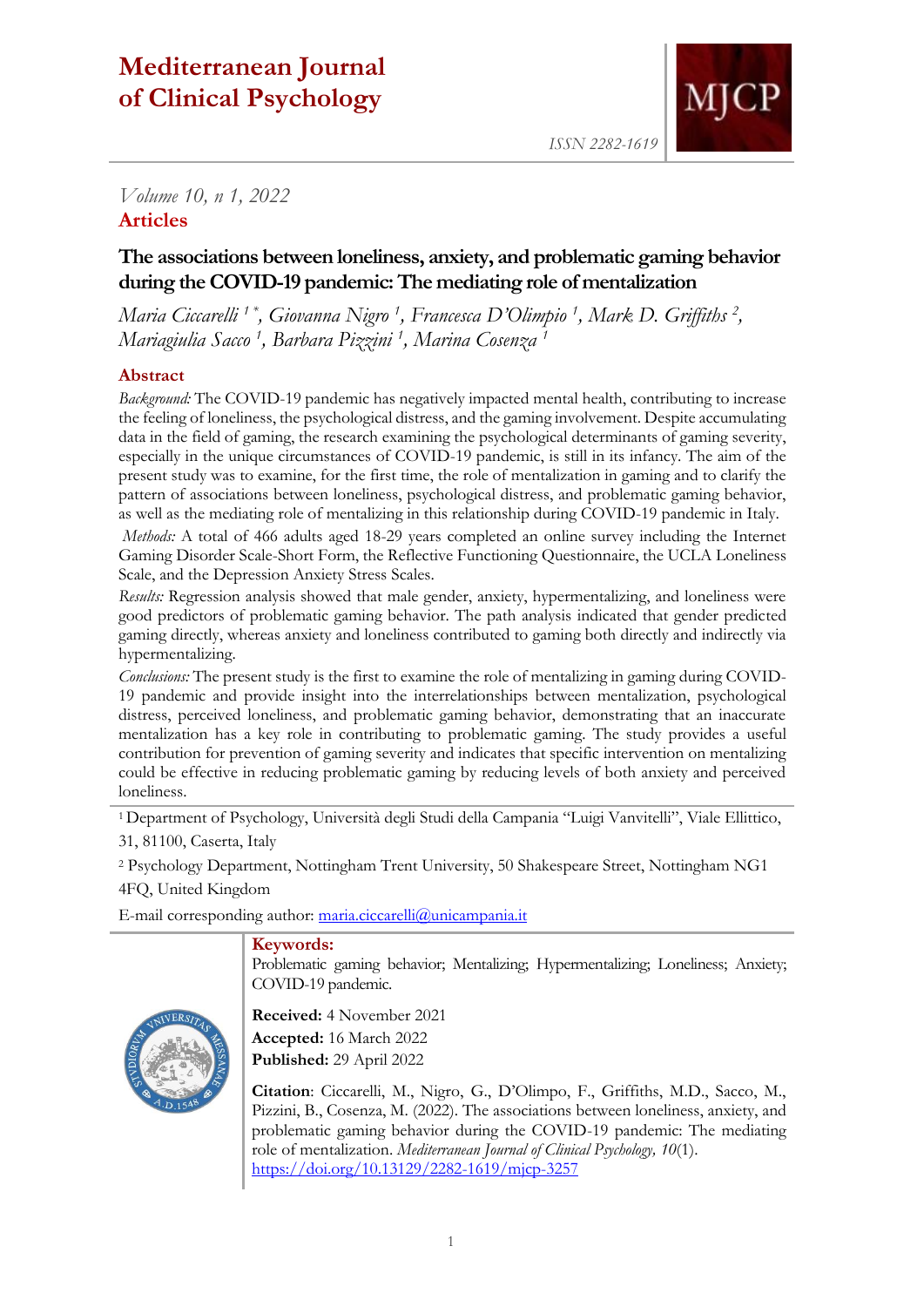### **1. Introduction**

After the declaration of the novel coronavirus disease 2019 (COVID-19) as a global pandemic by the World Health Organization (WHO, 2020) in March 2020, several restrictions by various governments were adopted in order to inhibit and contain the rapid spread of the disease (Adhikari et al., 2020). These restrictions, such as the physical distancing, quarantining, the use of face masks, and lockdowns have profoundly changed human life, negatively impacting both economic and social life activities (Amin et al., 2020; Chen et al., 2020; Gössling et al., 2020; Lin, 2020).

The social isolation due to restrictions, along with the fear of contagion and potentially worrying information disseminated by the mass media, have resulted in adverse mental health consequences, among which has been an increased use of digital entertainment, in particular gaming and related activities (Javed, 2020; King et al., 2020; Perez, 2020; Teng et al., 2021). Although gaming can have a therapeutic value in raising self-esteem, overcoming depressive symptoms and managing pain (Griffiths et al., 2017), these benefits arise from the use of gaming in moderation. When the frequency and duration of games is excessive, it could become problematic and, in extreme cases, disordered among a minority of individuals (i.e., Internet Gaming Disorder [IGD]; Alimoradi et al., 2019; Männikkö et al., 2020).

Following its formal recognition as a behavioral addiction by the World Health Organization (WHO), as well as its inclusion in the Appendix of the fifth edition of the *Diagnostic and Statistical Manual of Mental Disorders* (DSM-5; American Psychiatric Association, 2013) as a condition that needs further research, IGD has received increased attention. IGD consists in a loss of control over gaming behavior and loss of interest for other activities, with a significant negative impact and clinical impairment in important areas of life (WHO, 2019). Its prevalence rate was estimated to vary between 1.7% to over 10% of the population (Griffiths et al., 2012; Kuss et al., 2013), with a recent meta-analysis by Stevens, Dorstyn, Delfabbro and King (2020) estimating the worldwide prevalence rate of problematic gaming behavior to be between 1.96% and 3.05%.

Among the psychological correlates of problematic gaming, feelings of loneliness and psychological distress are the most significant. Loneliness is a psychological state experienced when individuals perceive a discrepancy between their desired and actual levels of interpersonal relationships (Perlman & Peplau, 1981). Significant associations have been found between adolescents' loneliness and problematic gaming (King et al., 2010). More specifically, in a twowave panel study among adolescent gamers, loneliness was found to predict an increase in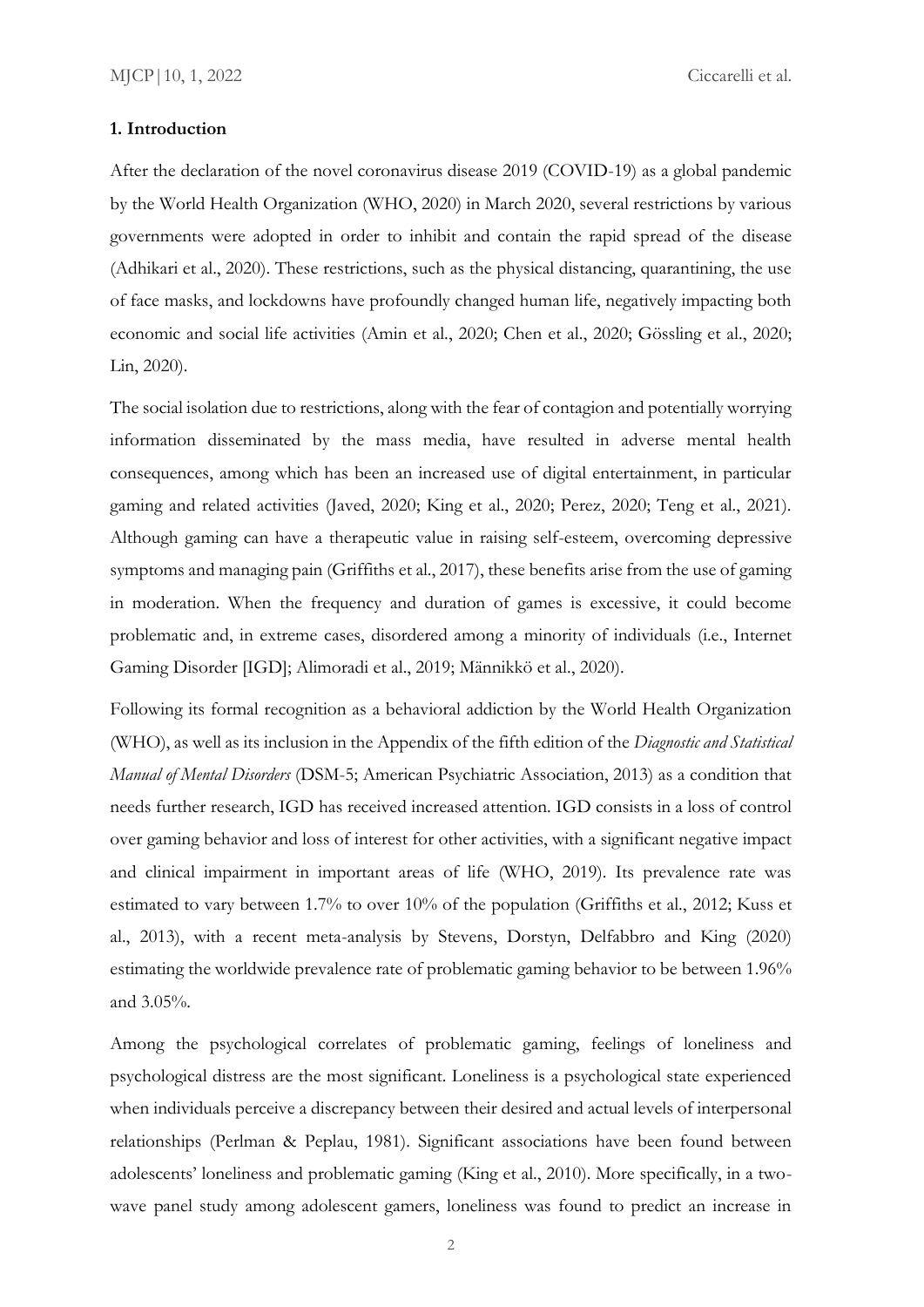pathological gaming six months later, indicating that gaming could be a symptom of pre-existing vulnerabilities (e.g., Lemmens et al., 2011; for similar results, see Traş, 2019).

Similarly, several studies have demonstrated a robust association between psychological distress, conceived as heightened levels of depression, anxiety, and stress (e.g., Ahorsu et al., 2020; Ko & Yen, 2020; Pfefferbaum & North, 2020), and gaming severity (Park et al., 2016; Rho et al., 2018). Among these, a recent study found that being male, being alexithymic, and reporting high depression and anxiety scores were risk factors for problematic gaming (Bonnaire & Baptista, 2019).

Studies examining the role that loneliness and psychological distress singularly play in gaming involvement during the COVID-19 pandemic have generally confirmed that the association of each of these two factors with gaming has been even stronger. This is likely due to the restriction of outdoor activities, frustration, boredom, and the prohibition of in-person socializing, with the consequent impoverishment of social relationships, all contributing to enhance both feelings of loneliness (Killgore et al., 2020; Li & Wang, 2020; Padmanabhanunni & Pretorius, 2021) and psychological distress (Qiu et al., 2020; Shah et al., 2021), and facilitating an increased involvement in gaming activities (e.g., Paschke et al., 2021).

However, despite accumulating data in the field of gaming (Pontes et al., 2020), the research on the etiology of IGD is still in its infancy, especially among non-student adult samples (Hu et al., 2017). Furthermore, research examining the psychological determinants of gaming severity in the unique circumstances of COVID-19 pandemic is even more scarce. For example, no study has to date investigated the interplay between loneliness, psychological distress, and gaming, neither in general nor during the pandemic, as well as no study has never examined the role of mentalizing in gaming severity in emerging adult samples.

While in the field of addictions the role of mentalization has been identified in alcohol abuse (e.g., Imperatori et al., 2020), problem gambling (e.g., Ciccarelli et al., 2021; Cosenza et al., 2019), and drug addiction (e.g., Savov & Atanassov, 2013), no previous study has ever examined the relationship between problematic gaming behavior and mentalization in emerging adult samples. Mentalizing, or reflective functioning, is the ability to understand oneself and others in terms of intentional mental states, such as thoughts, beliefs, goals, and feelings (Luyten et al., 2020). It is a dynamic ability, affected by factors such as stress and arousal that can determine a return to pre-mentalizing modalities, with consequent increase in emotional intensity and failure in the ability to be reflective (Bateman & Fonagy, 2015). A study discussing the clinical implications of COVID-19 pandemic has documented a difficulty to regain mentalizing among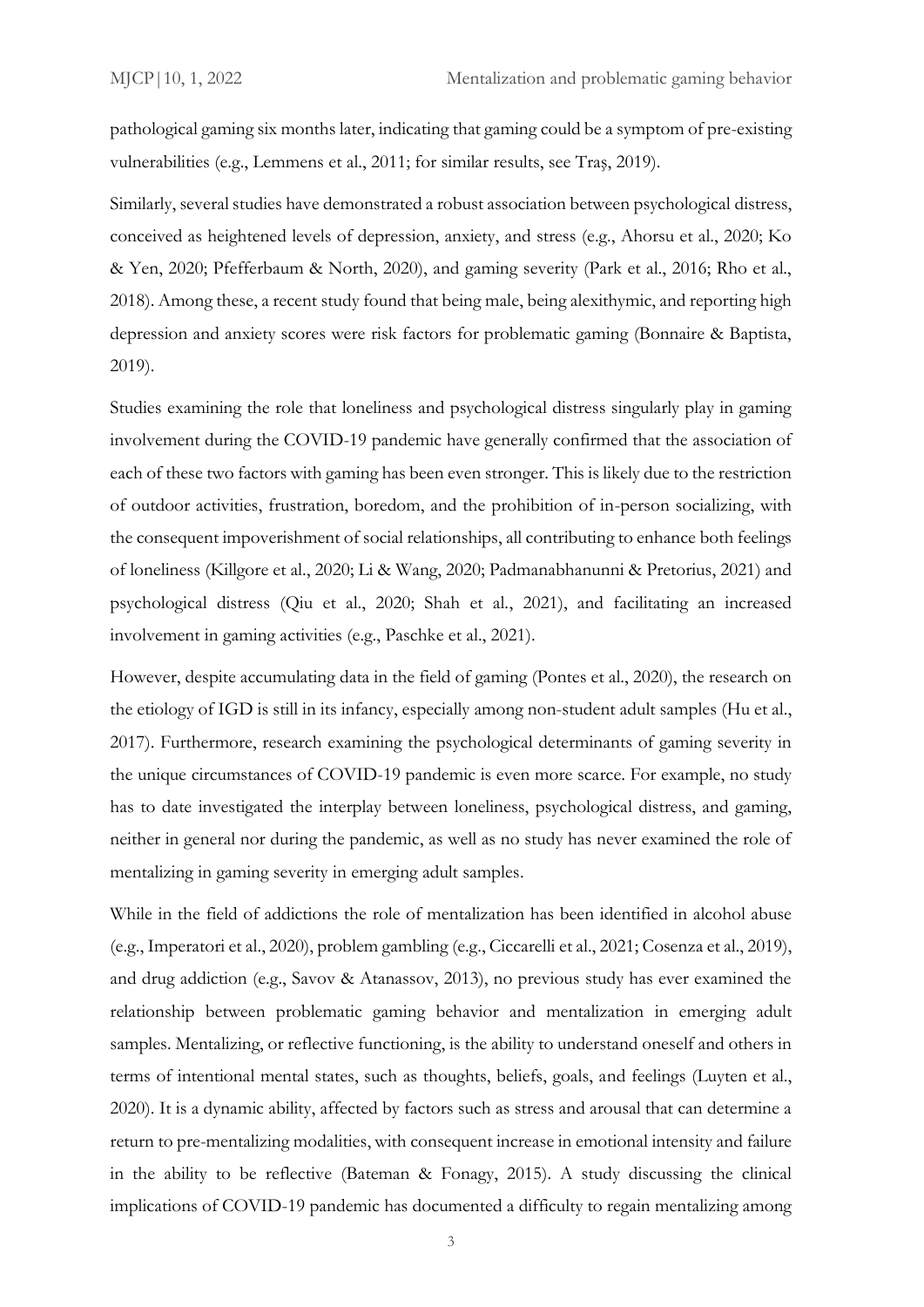individuals with previous stable mentalizing, hypothesizing that this difficulty is due to the restrictions in the activities that individuals generally use to regulate their emotions (e.g., socializing, shopping, travelling, etc.) (Lassri & Desatnik, 2020).

#### **1.1 The present study**

Based on these premises, the present study performed a mediation analysis to explore the relationships between loneliness, psychological distress, and gaming severity among emerging adults during COVID-19 pandemic, hypothesizing a mediation role played by mentalization. This analysis could help to advance the knowledge of the mechanisms underlying problematic gaming, explaining the rise in gaming involvement observed during COVID-19 outbreak, and clarifying the pattern of association between loneliness, psychological distress, and gaming. It was hypothesized that there would be: (i) increased gaming involvement during COVID-19 pandemic; (ii) an association of gaming behavior with loneliness, psychological distress, and mentalizing; and (iii) a mediation role for mentalizing in the association between loneliness, psychological distress, and gaming severity.

## **2. Methods**

#### **2.1 Participants and procedure**

The sample comprised 466 Italian young adults (54.5% males) aged from 18 to 29 years (*Mage* = 22.24; *SDage* = 2.68) recruited utilizing an online survey during the COVID-19 pandemic. The link of the survey was shared on different online platforms and social media. Individuals who agreed to participate in the study signed an electronic informed consent form. The online survey started with several items concerning socio-demographic variables (i.e., gender, age, education, professional status and marital status). Participants then completed a number of psychometric instruments in the same order. To successfully submit the survey, all questions needed to be completed, therefore no missing data were recorded. Participation in the study was voluntary, confidential, and anonymous. The survey took approximately 20 minutes to complete. The procedure was approved by the research team's university Psychology Department ethics committee.

### **2.2 Measures**

The nine-item Internet Gaming Disorder Scale - Short-Form (IGDS9-SF; Pontes & Griffiths, 2015; Italian version: Monacis et al., 2016) is a self-report assessment tool and the items are rated on a five-point Likert scale from 1 (*never*) to 5 (*very often*). The scale assesses the severity of both online and offline gaming over the past 12 months with items that reflect the nine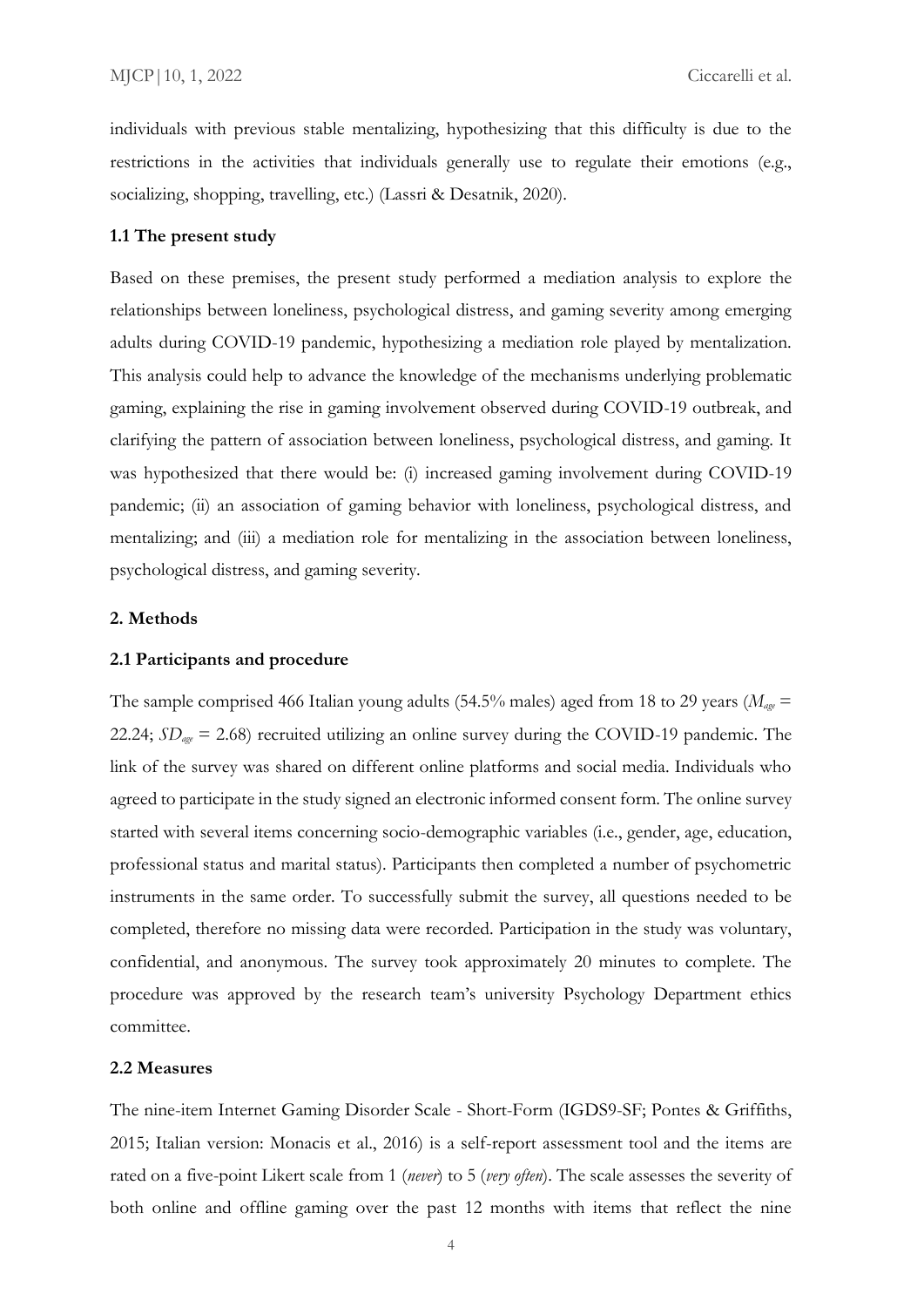diagnostic criteria for IGD according to the DSM-5 (APA, 2013), such as gaming to escape from a negative mood, the loss of interest in other entertainment activities, and the perceived inability to stop gaming. Items include "Do you feel the need to spend increasing amount of time engaged gaming in order to achieve satisfaction or pleasure?" and "Have you continued your gaming activity despite knowing it was causing problems between you and other people?". The scores range from 9 to 45, with high scores reflecting problematic gaming. In the present study, the IGDS9-SF had very good internal consistency ( $\alpha = 0.80$ ).

The eight-item Reflective Functioning Questionnaire (RFQ-8; Fonagy et al., 2016; Italian version: Morandotti et al., 2018) is a self-report assessment tool and the items are rated on a seven-point Likert scale from 1 (*strongly disagree*) to 7 (*strongly agree*). The scale assesses two different processes of reflective functioning: *Certainty about mental states* (e.g., "I always know what I feel") and *Uncertainty about mental states* (e.g., "I don't always know why I do what I do"). A low agreement with the Certainty scale indicates hypermentalizing (i.e., an excessive but inaccurate mentalizing), while high agreement indicates genuine mentalizing (i.e., the acknowledgment of the opaqueness of their own and others' mental states). A high agreement with the Uncertainty scale reflects hypomentalizing (i.e., a lack of knowledge about mental states), while low agreement reflects genuine mentalizing. In the present study, the two subscales had good internal consistency: Certainty ( $\alpha = 0.77$ ) and Uncertainty ( $\alpha = 0.73$ ).

The 20-item University of California, Los Angeles, Loneliness Scale-Version 3 (UCLA LS3; Russell, 1996; Italian version: Boffo et al., 2012) is a self-report assessment tool and the items are rated on a four-point Likert scale ranging from 1 (*never*) to 4 (*always*). The scale assesses perceived loneliness, and the frequency and quality of social relationships. Nine items are positively formulated and reverse-scored ("How often do you feel close to people?") and eleven items are negatively formulated ("How often do you feel alone?"). Higher scores reflect greater degrees of perceived loneliness. In the present study, the UCLA had excellent internal consistency ( $\alpha = 0.91$ ).

The 21-item Depression Anxiety Stress Scales (DASS-21; Henry & Crawford, 2005; Italian version: Bottesi et al., 2015) is a self-report assessment tool and the items are rated on a fourpoint Likert scale ranging from 0 (*did not apply to me at all*) to 3 (*applied to me very much, or most of the time*). The scale assesses emotions and mood states in the past two weeks, with seven items for each of the three dimensions: Depression (e.g., "I could see nothing to be hopeful about"), Anxiety (e.g., "I felt scared without any good reason") and Stress (e.g., "I tended to over-react to situations"). Higher scores reflect severe psychological distress. In the present study, the full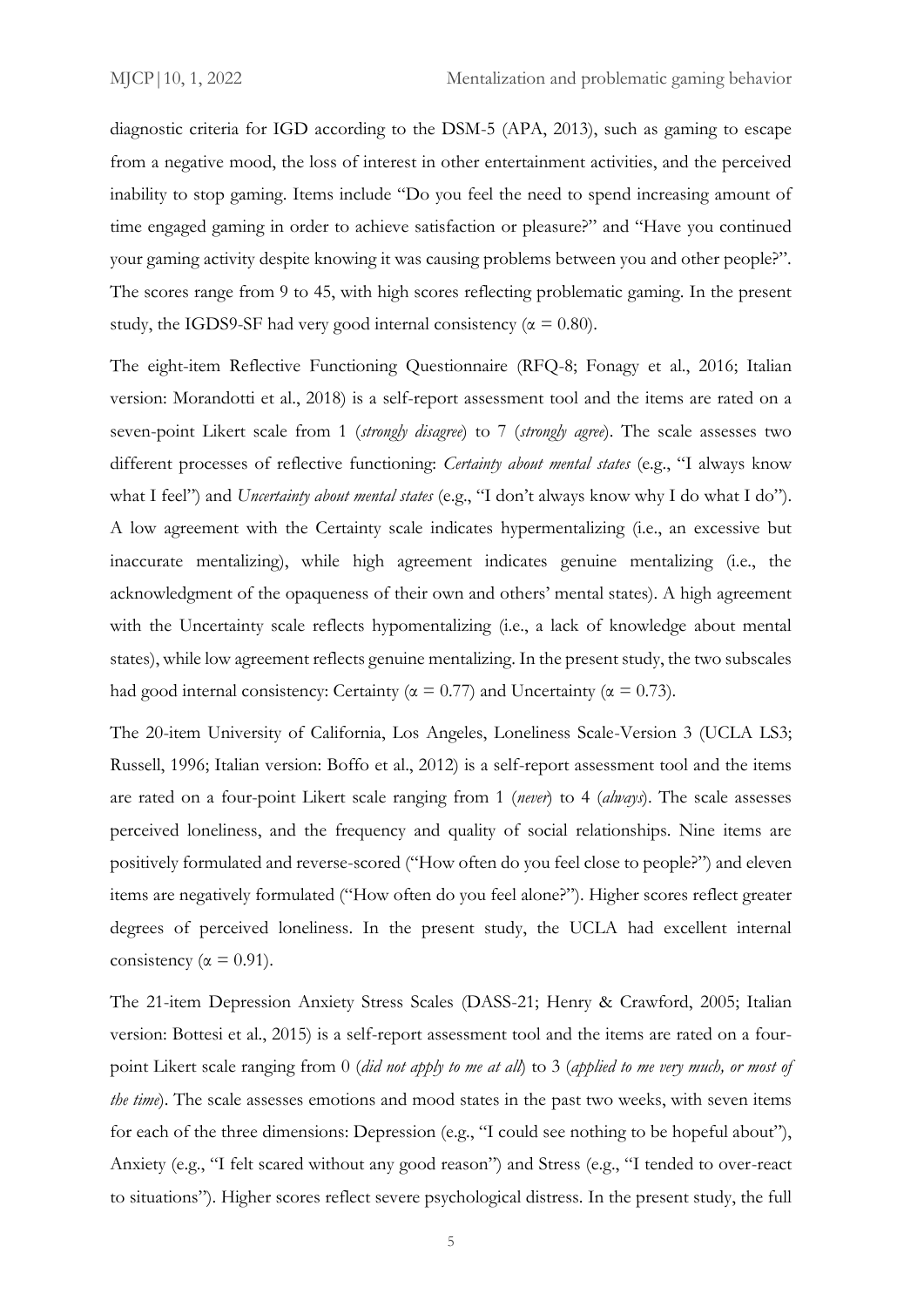DASS-21 had excellent internal consistency ( $\alpha$  = 0.94) and the subscales had very good internal consistency: depression ( $\alpha = 0.88$ ), anxiety ( $\alpha = 0.84$ ), and stress ( $\alpha = 0.88$ ).

#### **2.3 Statistical analysis**

Statistical analysis was performed using SPSS 20.0 Statistical Package for the Social Sciences (Armonk, NY, USA), with a significance level of  $p < .05$ . All variables were initially screened for distribution abnormalities and outliers (Tabachnick & Fidell, 2019). Given that the distribution of the IGDS9-SF was positively skewed, square-root transformation was performed on this variable so that assumptions of normality, linearity, and homoscedasticity had been adequately met.

First, Pearson correlation coefficients among the examined variables were computed. Linear regression analysis was used to examine the independent contributions of RFQ-8, UCLA, and DASS-21 in predicting gaming severity (IGDS9-SF score). To control for the presence of multicollinearity, the variance inflation factors (VIF) was calculated before interpreting the regression coefficients, which were below the recommended cut-off of 10 (max. VIF  $= 1.198$ ; Ryan, 1997).

Finally, a path analysis, using EQS. 6.2 software program (Encino, CA, USA) for structural equation modelling (Bentler, 2008), was conducted to examine a mediation model where the direct and indirect hypothesized relationships among variables contributing to gaming severity were tested. More specifically, mentalizing deficit (in the direction of both hypomentalizing and hypermentalizing) was hypothesized to act as a mediator in the relationship between loneliness, negative emotions, and gaming. The adequacy of the estimated model was assessed with a range of fit indices: the likelihood ratio chi-square test statistic corrected for data non-normality with Satorra and Bentler's (1994) method (S-B  $\chi^2$ ), the standardized root-mean square residual (SRMR), the root-mean-square error of approximation (RMSEA) with 90% confidence interval (90% CI), the goodness of fit index (GFI), and the comparative fit index (CFI). A nonsignificant S-B  $\chi^2$ , GFI and CFI estimates greater than 0.95, and a RMSEA value between 0.05 and 0.08 are indicative of good fits between model and data (Kline, 2011).

#### **3. Results**

The socio-demographic variables are reported in Table 1. Regarding frequency of engagement in gaming in the past year, 51.7% participants reported having played more than once a week, 14.4% once a week, 9% once a month, and 13.9% less than once a month. Over half of the participants (57.1%) reported gaming more than before the COVID-19 pandemic, whereas the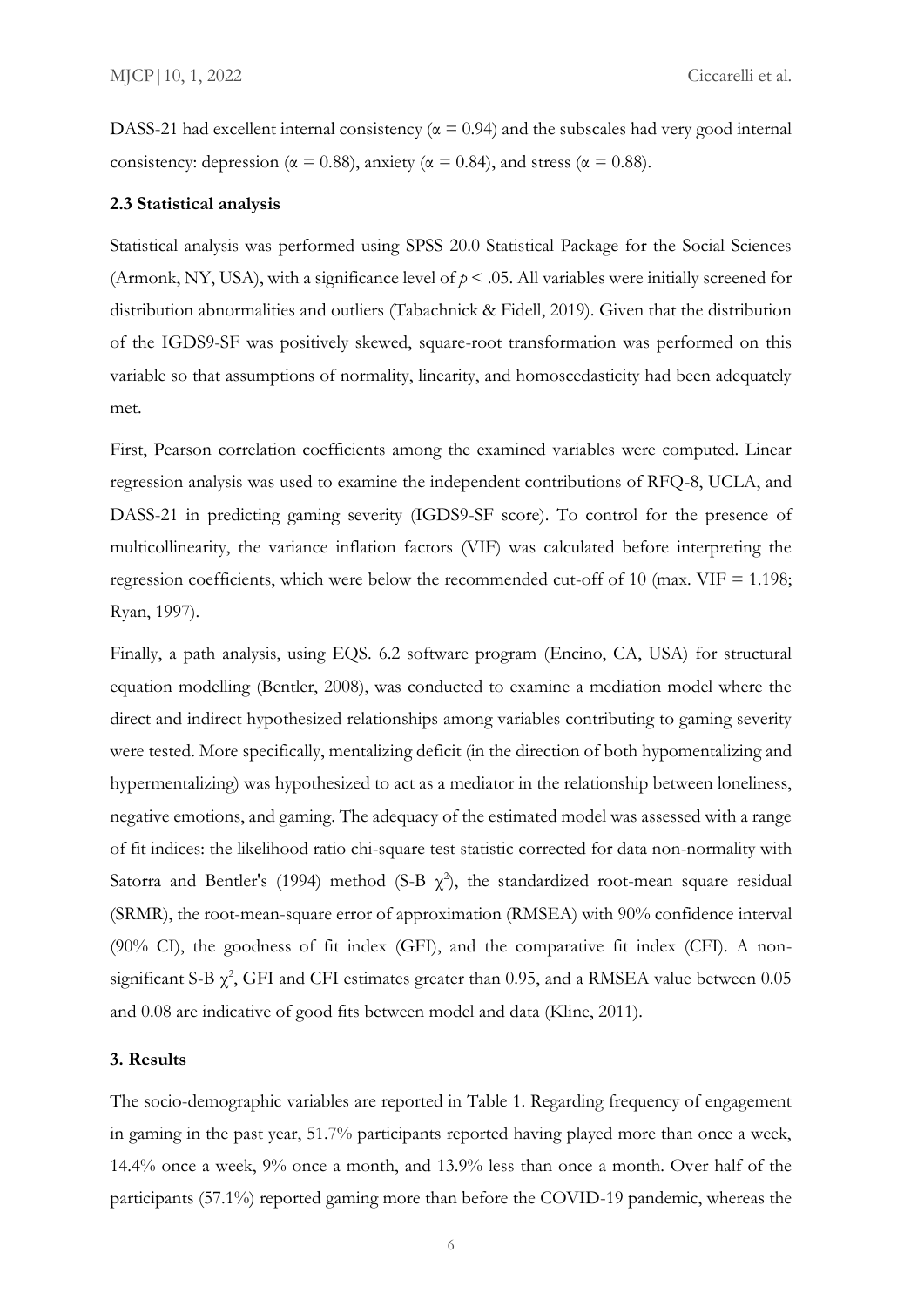12% reported gaming less than before the pandemic. Within a typical week, 21.2% participants reported gaming every day. The number of gaming days for the rest of the sample was six days (4.9%), five days (8.4%), four days (7.9%), three days (10.5%), two days (10.9%), and one day (23.8%). Among participants who reported gaming every day, 86.7% played up to three hours.

The majority of the sample participated in both online and offline games (58.2%), whereas the 22.5% preferred offline gaming and the 14.4% preferred online gaming. The most popular were games involving other players (59.4%) compared to those not (33.5%). The most reported motivations for gaming (where participants could report more than one motivation) were entertainment (59.6%), boredom (44.8%), distraction (25.8%), excitement (12.2%), loneliness  $(11.8\%)$ , and curiosity  $(6.8\%)$ .

The relationships between all variables were assessed using Pearson correlations. As Table 2 shows, all variables were strongly associated each other. More specifically, problematic gaming behavior was (i) negatively correlated with Certainty, and (ii) positively correlated with Uncertainty, Loneliness, Depression, Anxiety, and Stress. Table 2 also reports the descriptive statistics of the sample. For ease of interpretation, descriptive statistics are reported for the untransformed variables.

To identify the predictors of problematic gaming behavior, a hierarchical regression analysis on IGDS9-SF score was run, entering gender, age, RFQ-8 and DASS-21 subscales, and UCLA score as predictors.

|                     | Total sample<br>$(N = 466)$ |                  |               |  |
|---------------------|-----------------------------|------------------|---------------|--|
|                     |                             |                  |               |  |
|                     | Range                       | M(SD)            |               |  |
| Age                 | 18-29                       | 22.24 (2.68)     |               |  |
| Education           | $8 - 18$                    | 13.88 (2.64)     |               |  |
|                     |                             |                  |               |  |
|                     |                             | $\boldsymbol{N}$ | $\frac{0}{0}$ |  |
| Professional status | Unemployed                  | 37               | 7.9           |  |
|                     | Workman                     | 17               | 3.6           |  |
|                     | Student                     | 347              | 74.4          |  |
|                     | Servant                     | 39               | 8.3           |  |
|                     | Trader                      | $\overline{4}$   | 0.9           |  |

**Table 1.** Socio-demographic variables of the overall sample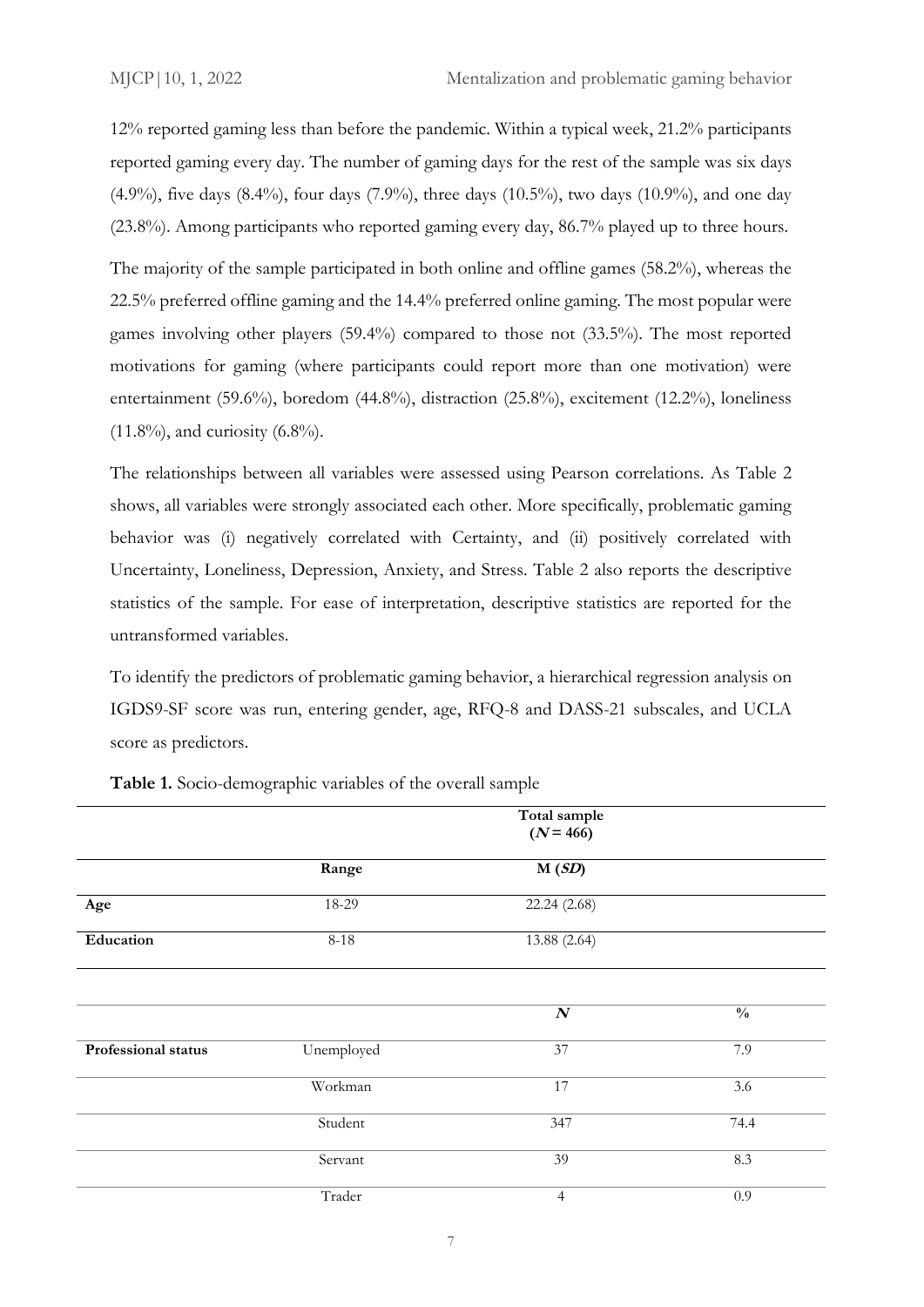|                       | Freelancer                      | 22  | 4.7  |  |
|-----------------------|---------------------------------|-----|------|--|
|                       |                                 |     |      |  |
| Education             | Middle School diploma (8 years) | 31  | 6.7  |  |
|                       | High School diploma (13 years)  | 322 | 69.1 |  |
|                       | Master's degree (18 years)      | 113 | 24.2 |  |
| <b>Marital</b> status | Single                          | 442 | 94.8 |  |
|                       | Married                         | 22  | 4.7  |  |
|                       | Separated                       | 2   | 0.4  |  |

**Table 2.** Means, standard deviations and Pearson correlation coefficients of measures of interest among gamers ( $N = 466$ )

|                           |           | 2         |          | 4                        | 5         | o                        | 7      |
|---------------------------|-----------|-----------|----------|--------------------------|-----------|--------------------------|--------|
| 1. IGDS9-SF               |           |           |          |                          |           |                          |        |
| 2. RFQ-8-CERTAINTY        | $-.274**$ |           |          |                          |           |                          |        |
| 3. RFQ-8-UNCERTAINTY      | $.250**$  | $-.631**$ |          |                          |           |                          |        |
| 4. UCLA                   | $.267**$  | $-.263**$ | $.309**$ | $\overline{\phantom{0}}$ |           |                          |        |
| 5. DASS-21 DEPRESSION     | $.318**$  | $-.302**$ | $.384**$ | $.526**$                 | -         |                          |        |
| <b>6. DASS-21 ANXIETY</b> | $.321**$  | $-.263**$ | $.373**$ | $.317**$                 | $.667**$  | $\overline{\phantom{a}}$ |        |
| 7. DASS-21 STRESS         | $.319**$  | $-.368**$ | $.501**$ | $.393**$                 | $.714***$ | $.724**$                 |        |
| M(SD)                     | 13.51     | 0.95      | 0.77     | 45.00                    | 7.22      | 4.67                     | 8.16   |
|                           | (4.43)    | (0.78)    | (0.62)   | (10.25)                  | (5.30)    | (4.32)                   | (5.01) |

*Note.* IGDS9-SF = Internet Gaming Disorder Scale – Short Form; RFQ-8 = Reflective Functioning Questionnaire; UCLA = University of California Los Angeles Loneliness Scale; DASS-21 = Depression Anxiety Stress Scales. Descriptive statistics are reported for the untransformed variables.

\* *p* < 0.05; \*\* *p* < 0.01

Results showed that, along with male gender, low scores on RFQ-8 Certainty, high scores on DASS-21 anxiety scale and UCLA total score significantly predicted gaming severity, with the overall model explaining just over one-fifth of the total variance of the IGDS9-SF ( $R^2_{adj}$  = 0.22;  $F_{4,461} = 33.91; p \le .001$  (see Table 3).



*Figure 1*. Proposed theoretical model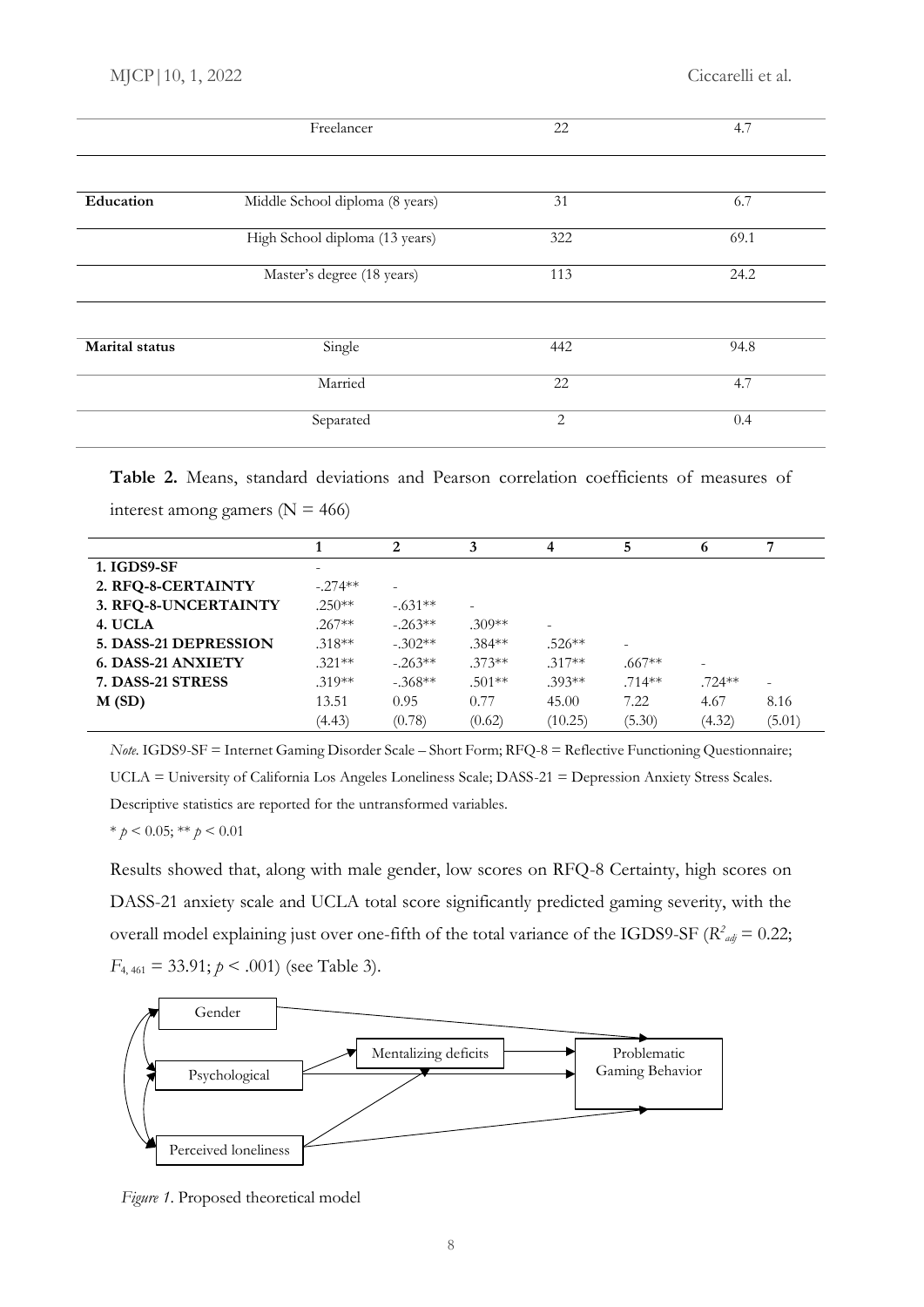Finally, to analyze the causal relationships among the variables that contribute to problematic gaming behavior, the theoretical model was tested utilizing path analysis, using the variables that emerged as predictors from the regression analysis.

**Table 3.** Results of hierarchical linear regression analysis on adolescent problem gaming (IGDS9-SF)

| Predictors                                          | B        | $R^2$ | $\triangle R^2$ | β       | t        | D       | VIF   |
|-----------------------------------------------------|----------|-------|-----------------|---------|----------|---------|-------|
|                                                     |          |       |                 |         |          |         |       |
| Model 1 ( $\mathbb{R}^2$ adj = 0.030; $p < 0.001$ ) |          |       |                 |         |          |         |       |
| Gender                                              | $-1.595$ | .032  | .032            | $-179$  | $-3.929$ | < .001  | 1.000 |
|                                                     |          |       |                 |         |          |         |       |
| Model 2 ( $\mathbb{R}^2$ adj = 0.168; $p < 0.001$ ) |          |       |                 |         |          |         |       |
| Gender                                              | $-2.274$ | .171  | .139            | $-.256$ | $-5.924$ | < 0.001 | 1.042 |
| <b>DASS-21 Anxiety</b>                              | .390     |       |                 | .381    | 8.813    | < 0.001 | 1.042 |
|                                                     |          |       |                 |         |          |         |       |
| Model 3 ( $\mathbb{R}^2$ adj = 0.202; $p < 0.001$ ) |          |       |                 |         |          |         |       |
| Gender                                              | $-2.234$ | .208  | .036            | $-.251$ | $-5.945$ | < 0.001 | 1.043 |
| <b>DASS-21 Anxiety</b>                              | .336     |       |                 | .328    | 7.483    | < 0.001 | 1.119 |
| <b>RFQ-8 Certainty</b>                              | $-1.119$ |       |                 | $-.198$ | $-4.608$ | < 0.001 | 1.075 |
|                                                     |          |       |                 |         |          |         |       |
| $Model 4 (R2adj = 0.221; p < 0.001)$                |          |       |                 |         |          |         |       |
| Gender                                              | $-2.270$ | .227  | .020            | $-.255$ | $-6.107$ | < 0.001 | 1.043 |
| <b>DASS-21 Anxiety</b>                              | .296     |       |                 | .288    | 6.435    | < 0.001 | 1.198 |
| <b>RFQ-8 Certainty</b>                              | $-.954$  |       |                 | $-169$  | $-3.895$ | < 0.001 | 1.118 |
| <b>UCLA</b>                                         | .065     |       |                 | .151    | 3.431    | < 0.001 | 1.157 |

*Note*. B: unstandardized coefficient; β: standardized regression coefficient. *ΔR<sup>2</sup>* : *R* square change; VIF: Variance Inflation Factor.

IGDS9-SF = Internet Gaming Disorder Scale – Short Form; RFQ-8 = Reflective Functioning Questionnaire; UCLA = University of California Los Angeles Loneliness Scale; DASS-21 = Depression Anxiety Stress Scales.

More specifically, it was assumed that anxiety and loneliness would predict gaming both directly and indirectly via hypermentalizing. Model fit statistics for the tested model are displayed in the Figure 2. As Figure 2 shows, the hypothesized model, with hypermentalizing as mediator of the impact of anxiety and loneliness on problematic gaming behavior, showed a good fit to the observed data, indicating that gender predicted gaming directly, whereas anxiety and loneliness contributed to gaming both directly and indirectly via hypermentalizing. Figure 2 also shows the mediation model with the standardized parameter estimates. All paths were significant at  $p <$ .05.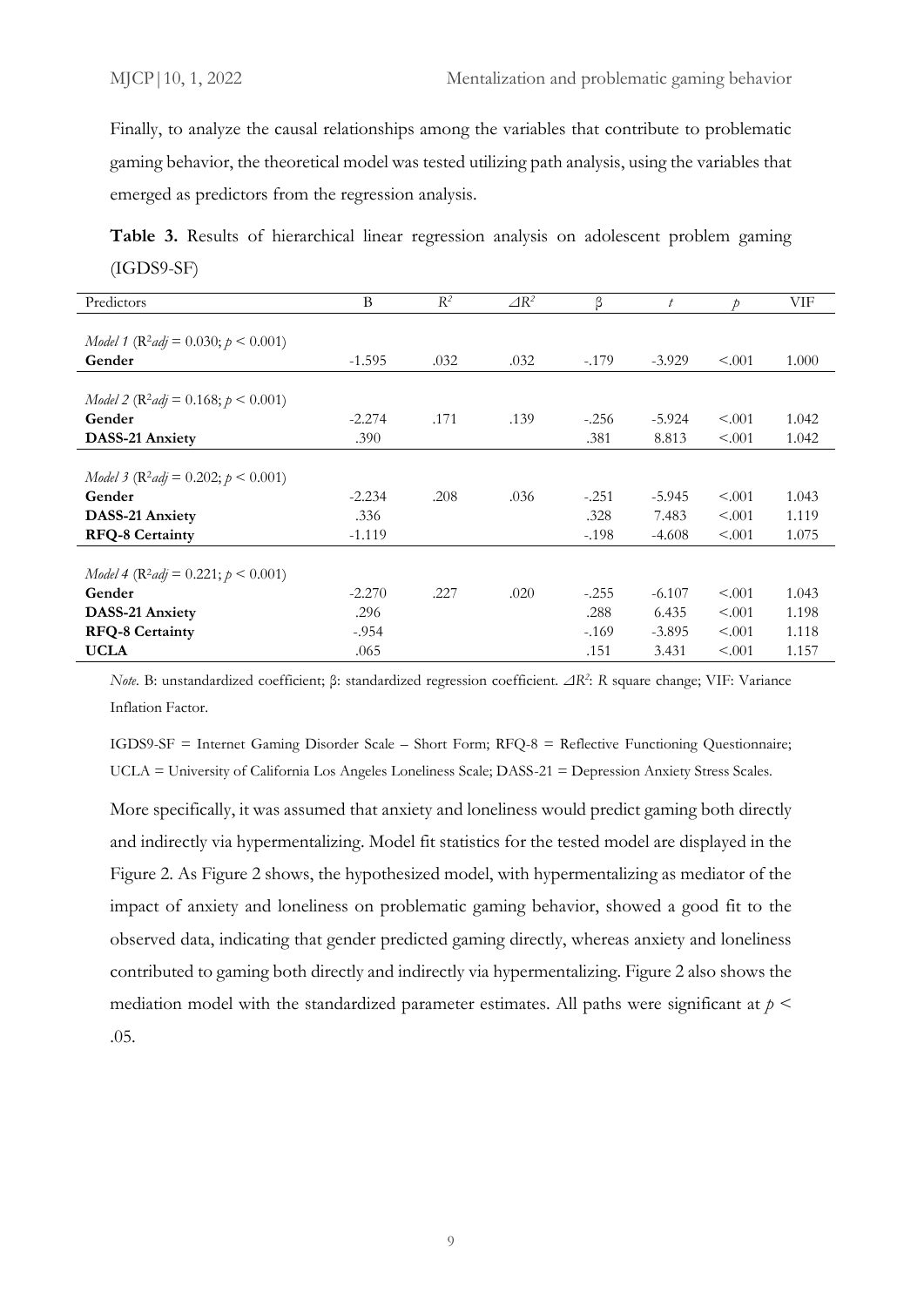

*Figure 2.* Results of the path diagram model. Model fit statistics for the model: S-B  $\gamma$ 2 (1) = 0.365; *p* = .55; GFI = 1.00; CFI = 1.00; RMSEA [90% CI] = .000 [.000, .103]; SRMR = .007 *Note.* \* Standardized solution.

# **4. Discussion**

The present study examined, for the first time, the interplay between gaming severity, loneliness, and psychological distress (i.e., depression, anxiety, and stress), as well as the mediating effect of mentalizing among emerging adults during the COVID-19 pandemic. The findings demonstrated that gaming was associated with both anxiety and loneliness and that, when included in the analysis, hypermentalizing played a mediating role in this association. Results showed that male gender predicted more severe gaming involvement. This is consistent with previous studies (e.g., Ciccarelli et al., 2021; Sicari et al., 2021) in which males were found to spend more time in gaming, probably due to their interest in competitive activities and confidence in electronic devices use (Klimmt et al., 2009; Lemmens et al., 2015; Terlecki et al., 2011).

The first hypothesis was that there would be an increase in gaming involvement during COVID-19 pandemic. This was supported, with many participants reporting having played during the lockdown more than in the period prior to the pandemic. The same observation emerged in a previous study where an increase in gaming behavior was found among college students, associated with the belief that gaming would help manage stress (Balhara et al., 2020). Similarly, a recent study into how gaming has changed during lockdown (i.e., Barr & Copeland-Stewart, 2022) reported an increase in playing multiplayer games and a shift towards playing online. The same study found a preference for relaxing or passive games and the main motivations identified for playing were to help cope with the pandemic and socialization. In the present study, the majority of participants played mainly for entertainment and boredom, and preferred games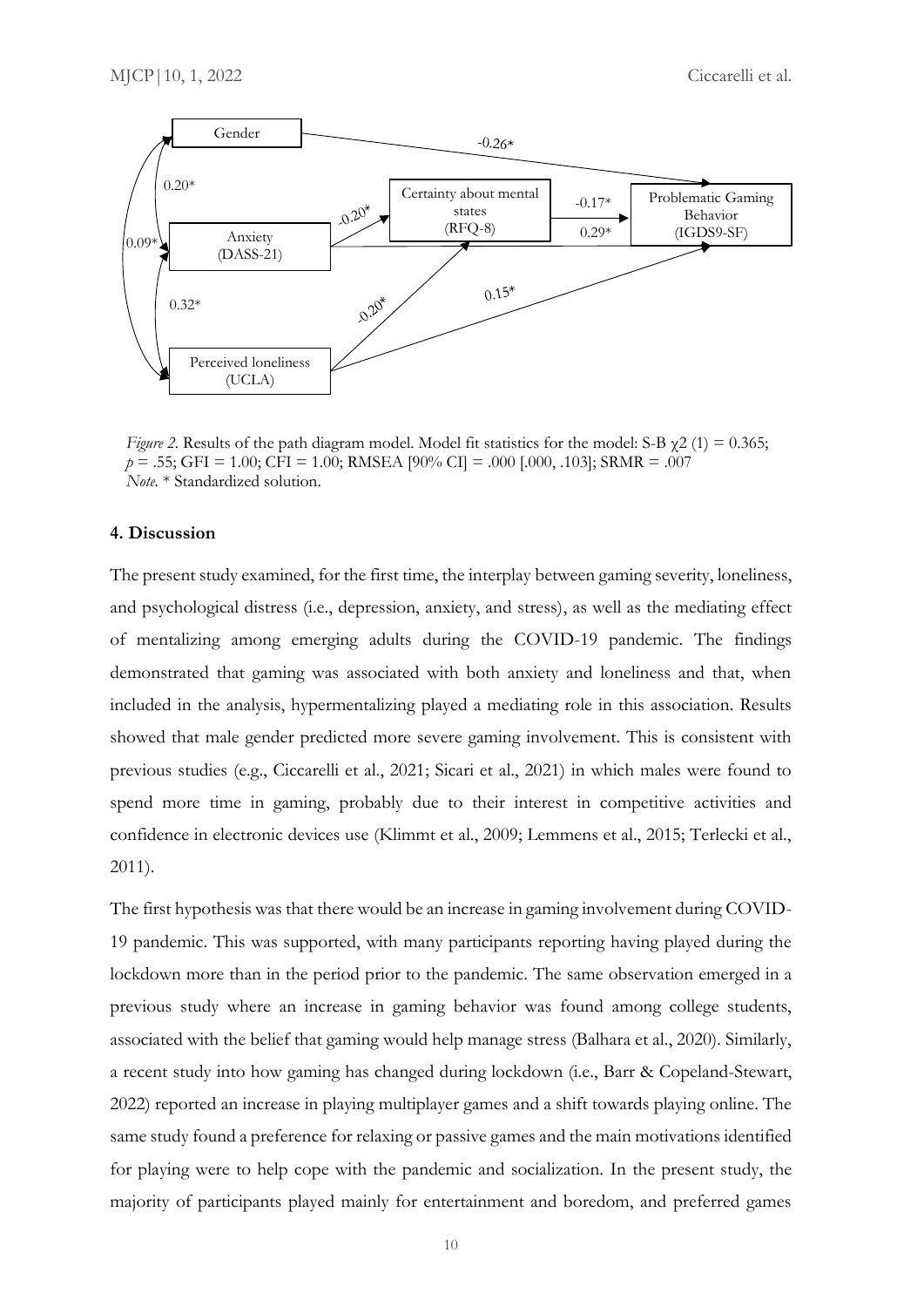involving other players. This could be associated with the crisis of the entertainment sector during the lockdown period (Nhamo et al., 2020), whereby gaming was a recreational activity that replaced those that could not be practiced. This suggests that in a period where basic needs of social affiliation and autonomy were frustrated and normal daily activities suspended, gaming was a new way of maintaining social bonds (Griffiths, 2020), minimizing the isolation, and escaping from reality (Allen & Anderson, 2018; Snodgrass et al., 2018). This speculation seems to be further confirmed by the fact that loneliness was among the factors contributing to gaming severity, as regression analyses showed. This concurs with the findings of several cross-sectional studies that have observed higher loneliness levels among pathological gamers, as compared to non-pathological gamers (e.g., Parsons, 2005; Qin et al., 2007; Tras, 2019), as well as a reciprocal relationship between loneliness and online gaming, with loneliness encouraging gaming and gaming that, in turn, increases the feeling of loneliness (e.g., Kim et al., 2009). More specifically, a longitudinal study by Seay and Kraut (2007) provided insight on the directionality of the relationship between these two factors and found that loneliness was a predictor of problematic gaming one year later, with no significant effect of gaming on loneliness. This finding is also in line with results of previous research showing a relationship between low emotional distress during the lockdown and the involvement in social gaming as a way to prevent feelings of loneliness (Giardina et al., 2021).

Among the factors contributing to gaming involvement during COVID-19 pandemic, anxiety has emerged as a potential predictor. Corroborating this, in the present study, participants reported having played mostly for distraction, which suggests the existence of something unpleasant that individuals want to escape through leisure activity. The association between gaming and anxiety is not unanticipated, as a wealth of research also evidenced high anxiety levels among participants with problematic gaming (e.g., Andreassen et al., 2016; Ho et al., 2014; Mehroof & Griffiths, 2010; Wong et al., 2020), as well as more time spent in gaming among adolescents with elevated psychological distress (Ho et al., 2014; Yen et al., 2019). Moreover, these results seem to suggest the use of gaming as a self-medication strategy for dealing with negative emotion during the COVID pandemic, and supports recent findings (e.g., Elhai et al., 2021; Taylor et al., 2020).

In line with the second hypothesis, this study found significant and positive associations among gaming behavior, loneliness, psychological distress, and mentalizing. Although previous studies have documented exacerbated levels of loneliness, anxiety, and gaming severity (Li & Wang, 2020; Padmanabhanunni & Pretorius, 2021; Teng et al., 2021), as well as fluctuations in the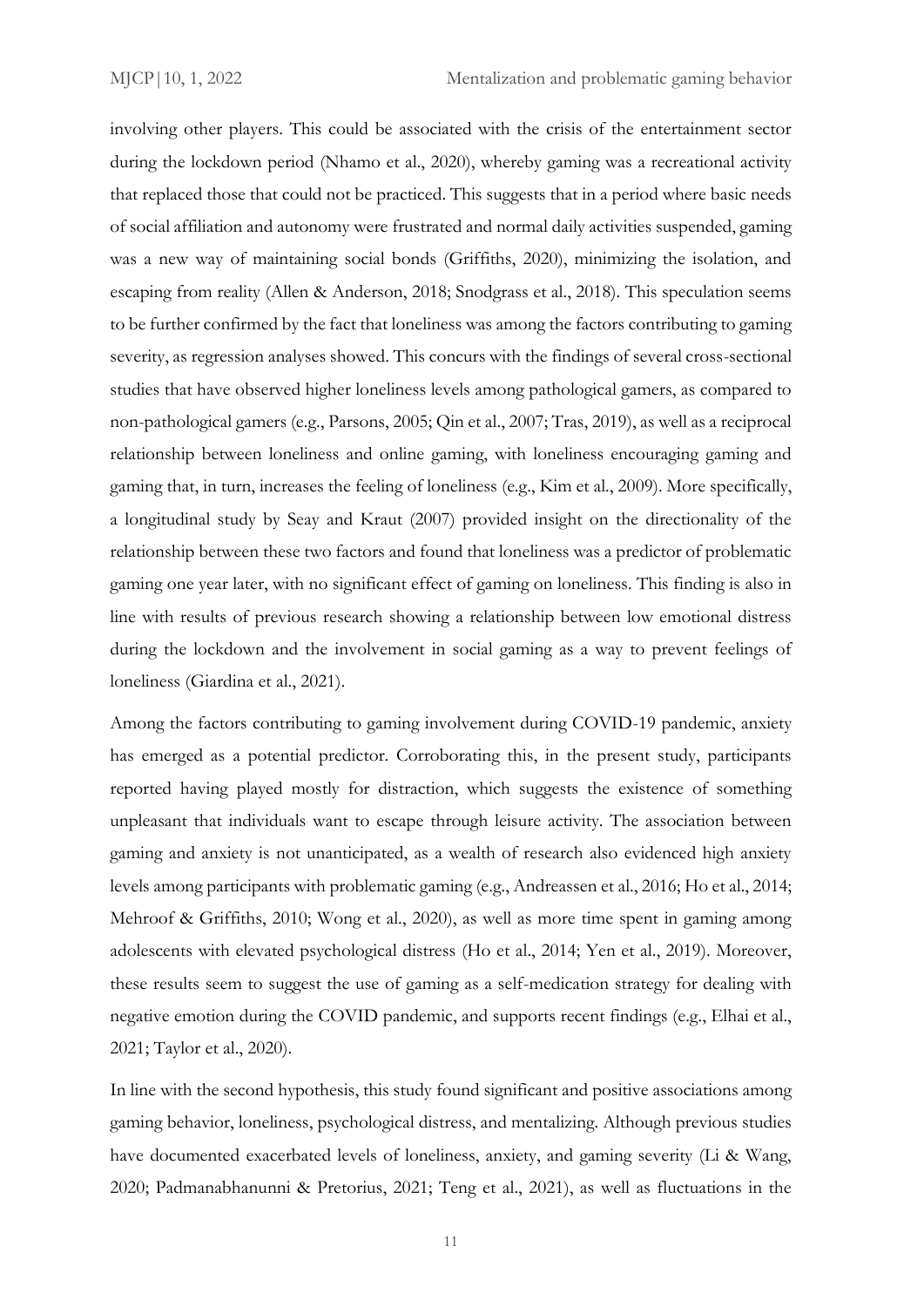ability to mentalize (Lassri & Desatnik, 2020) during the pandemic, the interplay among these factors was observed in this study for the first time.

Although the nature of the present study prevents the establishment of cause-and-effect links, based on previous longitudinal studies (e.g., Rapinda, 2011; Seay & Kraut, 2007), it can be speculated that the deterioration of real contacts during COVID-19 pandemic increased loneliness. Moreover, the lack of knowledge concerning COVID-19 and the uncertainty about when the pandemic will end are likely to have contributed to increased anxiety symptoms, strengthening the dysfunctional recourse to gaming in order to maintain relationships and find relief from anxiety (Chappell et al., 2006; Fazeli et al., 2020). Supporting this hypothesis, a recent longitudinal study evaluating gaming behavior before (T1) and during COVID-19 pandemic (T2) among children and adolescents found that a significant rise in gaming involvement from T1 to T2 was predicted by depressive and anxiety symptoms (Teng et al., 2021), concluding that problematic gaming behavior is a consequence of psychological distress. Similarly, another longitudinal study investigating gaming behavior among adults at the beginning of lockdown (T1) and three days before the end of the lockdown (T2) found that feelings of loneliness longitudinally predicted both gaming and social media addiction, even after controlling for gaming use at T1 (Rogier et al., 2021).

The present study also provided empirical evidence to support the notion that the ability to mentalize is associated with gaming behavior (for similar results, see Ciccarelli, Cosenza, et al., 2021). More specifically, it was found that the dimension of mentalizing that predicts gaming severity was hypermentalizing (i.e., an over-attribution of inaccurate mental states not supported by objective data but that goes beyond what can actually be inferred from the situation) (Sharp et al., 2011; Sharp et al., 2013). This finding dovetails with a recent study demonstrating that problem gaming shares with problem gambling a common risk factor – hypermentalizing (Ciccarelli, Cosenza, et al., 2021). Elaborating a model of the mentalizing dysfunctions observed in patients suffering from borderline personality disorder, one study proposed that, in conditions of high emotional arousal, individuals can hypermentalize and, as a result, behave in a dysregulated way (Bo et al., 2017). Therefore, it is reasonable to assume that during the COVID-19 pandemic, negative emotions resulting from the stress of contagion, job disruption, social isolation, and the loss of loved ones, could have impacted mentalization, which is known to be a dynamic ability, potentially conditioned by external factors (Lassri & Desatnik, 2020). Hypermentalizing, as a response to overwhelming feelings of loneliness and anxiety, could have induced individuals to take refuge in other worlds, such as those offered by gaming.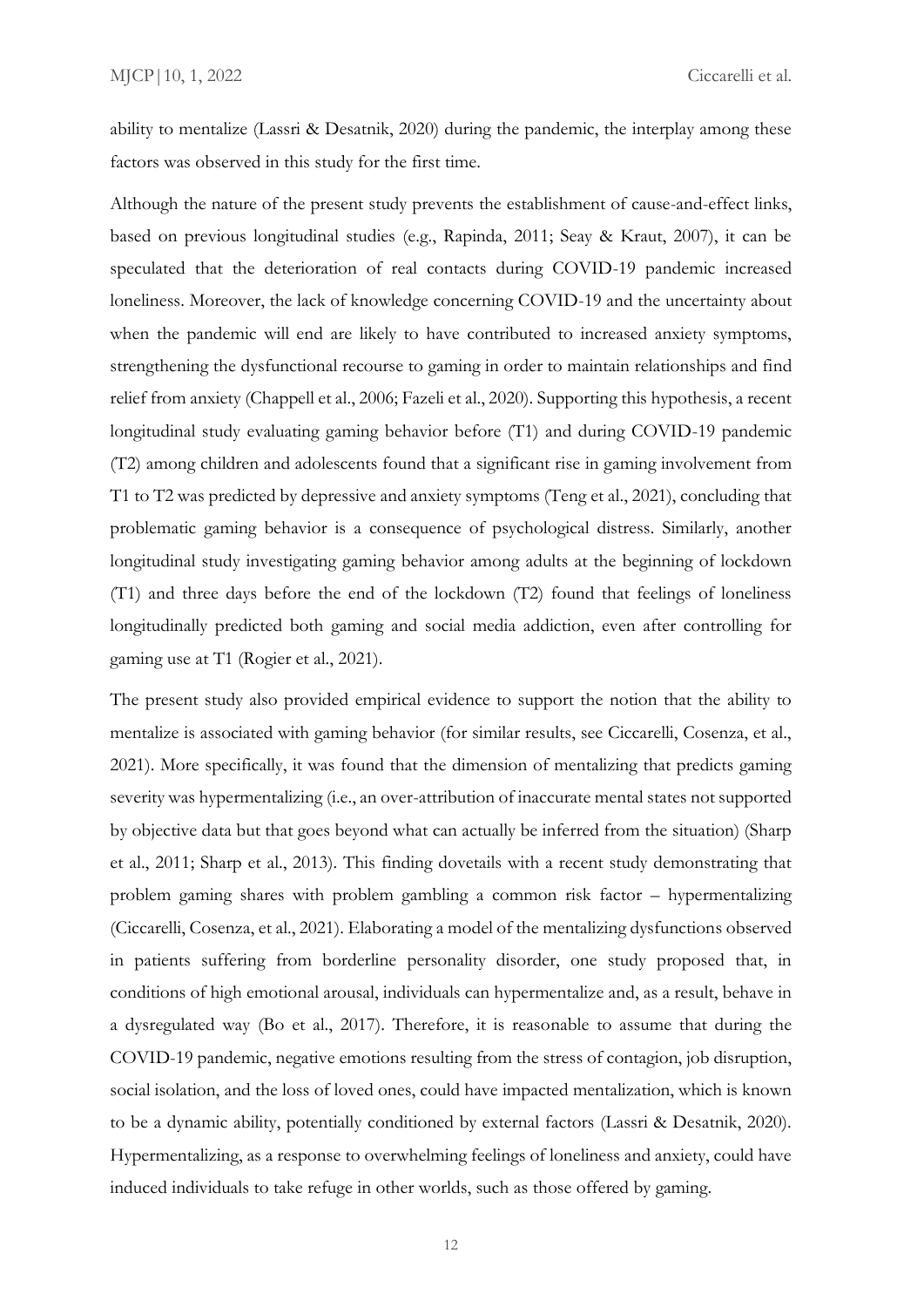The present results also provided, for the first time, empirical evidence that loneliness and anxiety exert their influence on gaming through the mediating role of hypermentalizing. This suggests that the impact of both loneliness and anxiety on gaming is partly mediated by hypermentalizing, and that people who hypermentalize are more likely to increase their gaming involvement when feel anxious and alone.

## **5. Limitations and strengths**

The present study has several limitations. First, the community nature of the sample prevents clinical conclusions. Second, data were exclusively based on self-report measures that limit the generalizability of the results due to recall bias and social desirability. Finally, the cross-sectional design used in the present study requires caution when interpreting the mediation results. Future studies involving clinical populations and using longitudinal data are needed to further examine the hypothesized mediating relationships.

## **6. Conclusions**

Despite the aforementioned limitations, the present findings that loneliness and anxiety could represent a vulnerability condition to gaming severity through mentalizing represent a step forward in the knowledge of the mechanisms underlying problematic gaming behavior, demonstrating that hypermentalizing has a role in mediating the relationship between loneliness, anxiety, and gaming severity. These findings also have clinical implications suggesting that interventions on mentalizing may be useful in reducing and preventing the severity of gaming involvement.

**Funding:** No financial support was received for this study.

**Conflict of interest:** Maria Ciccarelli, Giovanna Nigro, Francesca D'Olimpio, Mariagiulia Sacco, Barbara Pizzini, and Marina Cosenza declare that they have no conflict of interest. Mark Griffiths' University currently receives funding from Norsk Tipping (the gambling operator owned by the Norwegian Government) for gambling-related research. He has also received funding for a number of research projects in the area of gambling education for young people, social responsibility in gambling and gambling treatment from Gamble Aware (formerly the Responsibility in Gambling Trust), a charitable body, which funds its research program based on donations from the gambling industry. He also undertakes consultancy for various gaming companies in the area of social responsibility in gambling.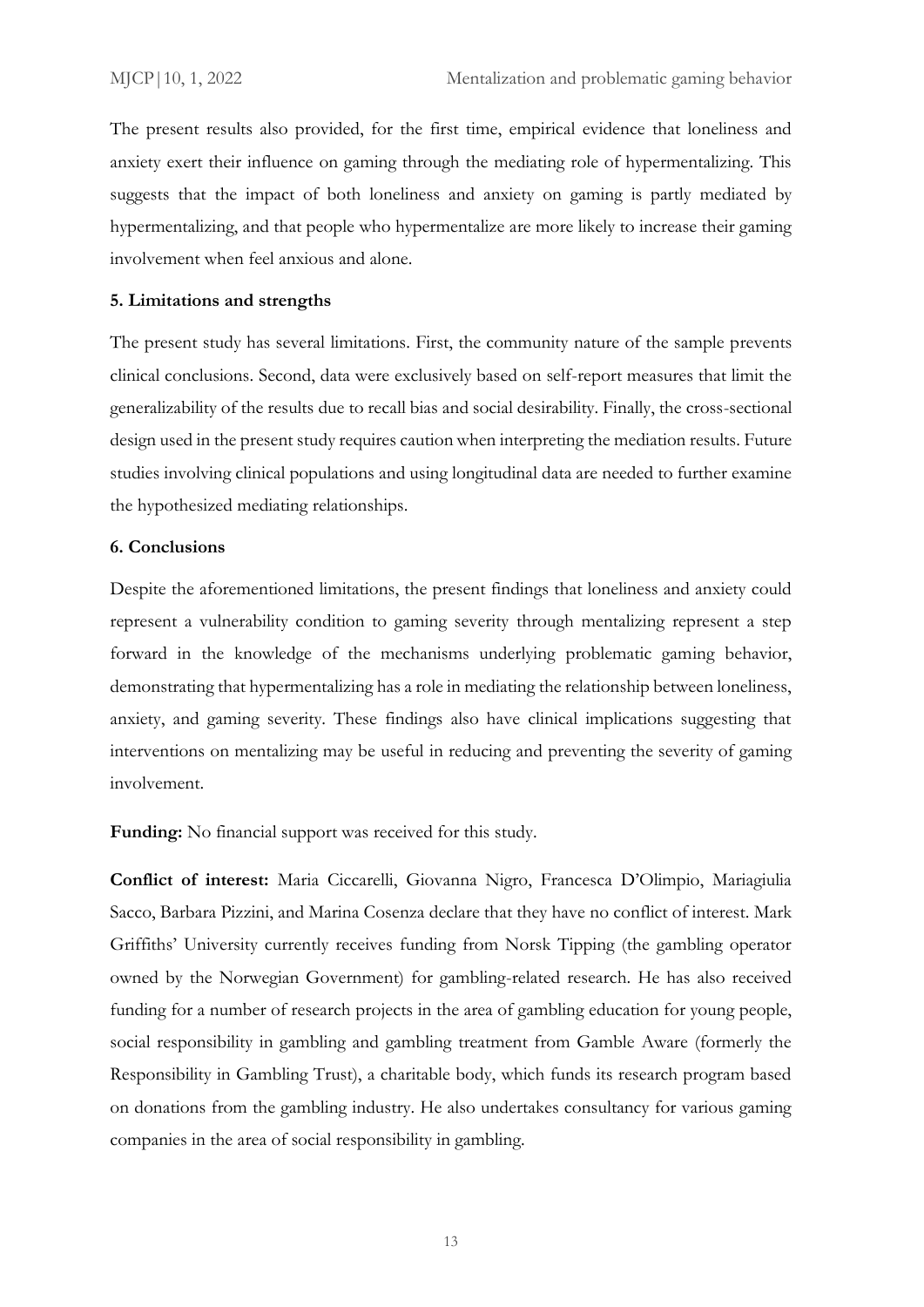**Ethics approval:** The study procedures were carried out in accordance with the Declaration of Helsinki. The Ethics Committee of the Department of Psychology of the first author's university approved the study.

**Informed consent:** All procedures followed were in accordance with the ethical standards of the responsible committee on human experimentation (institutional and national) and with the Helsinki Declaration of 1975, as revised in 2000. Informed consent was obtained from all participants for being included in the study.

**Authors' contribution:** Maria Ciccarelli: Summary of previous research studies, statistical analyses and original draft. Maria Ciccarelli and Giovanna Nigro: Conceptualization. Mariagiulia Sacco and Barbara Pizzini: Data collection. Francesca D'Olimpio: Methodology and Software. Marina Cosenza: Literature searches, Investigation. Mark D. Griffiths: Review & Editing. Marina Cosenza: Supervision.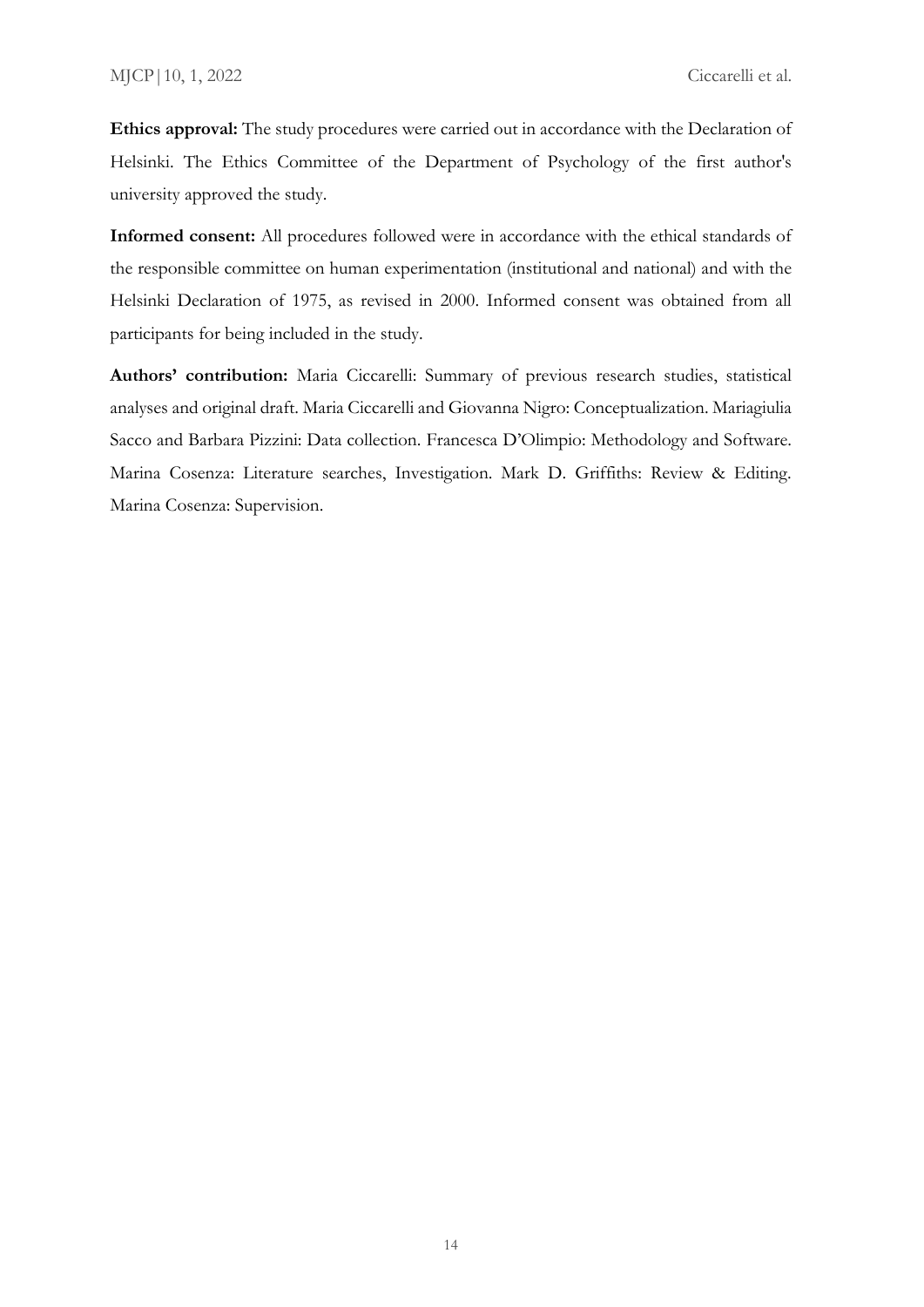#### **References**

- 1. Adhikari, S. P., Meng, S., Wu, Y. J., Mao, Y. P., Ye, R. X., Wang, Q. Z., et al. (2020). Epidemiology, causes, clinical manifestation and diagnosis, prevention and control of coronavirus disease (COVID-19) during the early outbreak period: a scoping review. *Infectious Diseases of Poverty, 9*(1), 29[. https://doi.org/10.1186/s40249-](https://doi.org/10.1186/s40249-020-00646-x) [020-00646-x](https://doi.org/10.1186/s40249-020-00646-x)
- 2. Ahorsu, D. K., Lin, C.-Y., Imani, V., Carlbring, P., Nygårdh, A., Broström, A., et al. (2020). Testing an appbased intervention to improve insomnia in patients with epilepsy: A randomized controlled trial. *Epilepsy & Behavior, 112*, 107371. [https://doi.org/10.1016/j.yebeh.2020.107371.](https://doi.org/10.1016/j.yebeh.2020.107371)
- 3. Alimoradi, Z., Lin, C.-Y., Broström, A., Bülow, P. H., Bajalan, Z., Griffiths, M. D., et al. (2019). Internet addiction and sleep problems: A systematic review and meta-analysis. *Sleep Medicine Reviews, 47*, 51-61. [https://doi.org/10.1016/j.smrv.2019.06.004.](https://doi.org/10.1016/j.smrv.2019.06.004)
- 4. Allen, J. J., & Anderson, C. A. (2018). Satisfaction and frustration of basic psychological needs in the real world and in video games predict internet gaming disorder scores and well-being. *Computers in Human Behavior, 84,* 220-229*.* <https://doi.org/10.1016/j.chb.2018.02.034>
- 5. American Psychiatric Association (2013). *Diagnostic and Statistical Manual of Mental Disorders*(5th ed.). Arlington, VA: American Psychiatric Association.
- 6. Amin, K. P., Griffiths, M. D., & Dsouza, D. D. (2020). Online gaming during the COVID-19 pandemic in India: Strategies for work-life balance. *International Journal of Mental Health and Addiction.* [https://doi.org/10.1007/s11469-](https://doi.org/10.1007/s11469-%20020-00358-1) 020-00358-1.
- 7. Andreassen, C. S., Billieux, J., Griffiths, M. D., Kuss, D. J., Demetrovics, Z., Mazzoni, E., et al. (2016). The relationship between addictive use of social media and video games and symptoms of psychiatric disorders: A large-scale cross-sectional study. *Psychology of Addictive Behaviors, 30*(2), 252-262. <http://dx.doi.org/10.1037/adb0000160>
- 8. Balhara, Y. P. S., Kattula, D., Singh, S., Chukkali, S., & Bhargava, R. (2020). Impact of lockdown following COVID-19 on the gaming behavior of college students. *Indian Journal of Public Health, 64*(6), 172-176. [http://dx.doi.org/10.4103/ijph.IJPH\\_465\\_20](http://dx.doi.org/10.4103/ijph.IJPH_465_20)
- 9. Barr, M., & Copeland-Stewart, A. (2022). Playing video games during the COVID-19 pandemic and effects on players' well-being. *Games and Culture, 17*(1), 122-139[. https://doi.org/10.1177/15554120211017036](https://doi.org/10.1177%2F15554120211017036)
- 10. Bateman, A., & Fonagy, P. (2015). Borderline personality disorder and mood disorders: Mentalizing as a framework for integrated treatment. *Journal of Clinical Psychology, 71*,792-804. <http://dx.doi.org/10.1002/jclp.22206>
- 11. Bentler, P. M. (2008). *EQS structural equation modeling software.* Encino, CA: Multivariate Software.
- 12. Bo, S., Sharp, C., Fonagy, P., & Kongerslev, M. (2017). Hypermentalizing, attachment, and epistemic trust in adolescent BPD: Clinical illustrations. *Personality Disorders: Theory, Research, and Treatment, 8*(2), 172- 182. [https://doi.org/10.1037/per0000161](https://psycnet.apa.org/doi/10.1037/per0000161)
- 13. Boffo, M., Mannarini, S., & Munari, C. (2012). Exploratory structure equation modeling of the UCLA loneliness scale: a contribution to the Italian adaptation. *TPM: Testing, Psychometrics, Methodology in Applied Psychology, 19*(4), 345-363.<https://doi.org/10.4473/TPM19.4.7>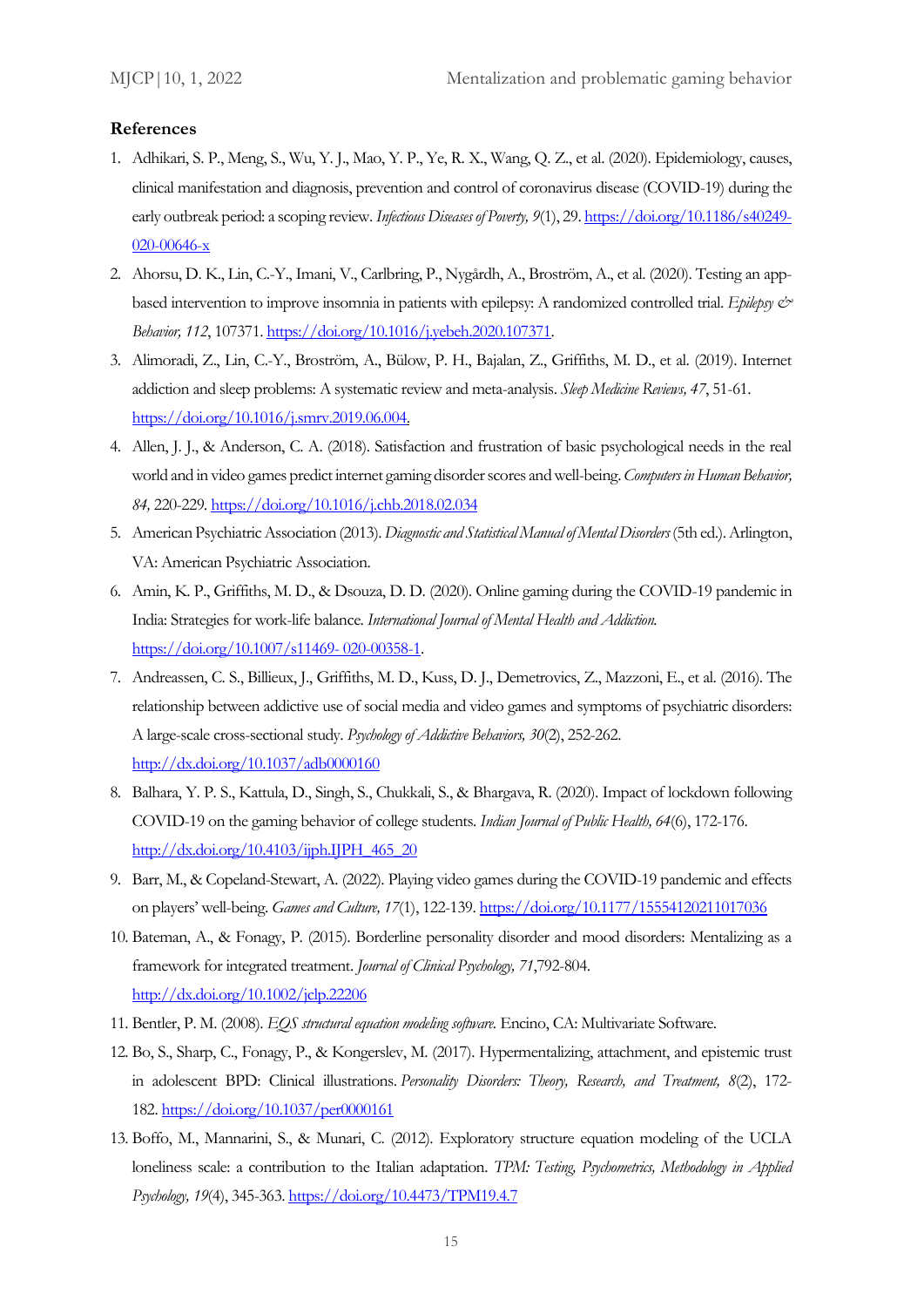- 14. Bonnaire, C., & Baptista, D. (2019). Internet gaming disorder in male and female young adults: The role of alexithymia, depression, anxiety and gaming type. *Psychiatry Research*, *272*, 521-530. <https://doi.org/10.1016/j.psychres.2018.12.158>
- 15. Bottesi, G., Ghisi, M., Altoè, G., Conforti, E., Melli, G., & Sica, C. (2015). The Italian version of the Depression Anxiety Stress Scales-21: Factor structure and psychometric properties on community and clinical samples. *Comprehensive Psychiatry*, *60*, 170-181[. https://doi.org/10.1016/j.comppsych.2015.04.005](https://doi.org/10.1016/j.comppsych.2015.04.005)
- 16. Chappell, D., Eatough, V., Davies, M., & Griffiths, M. (2006). EverQuest It's just a computer game right? An interpretative phenomenological analysis of online gaming addiction. *International Journal of Mental Health and Addiction, 4*, 205-216.<https://doi.org/10.1007/s11469-006-9028-6>
- 17. Chen, I.-H., Ahorsu, D. K., Pakpour, A. H., Griffiths, M. D., Lin, C.-Y., & Chen, C.-Y. (2020). Psychometric properties of three simplified Chinese online-related addictive behavior instruments among mainland Chinese primary school students. *Frontiers in Psychiatry, 11*, 875.<https://doi.org/10.3389/fpsyt.2020.00875>
- 18. Ciccarelli, M., Cosenza, M., Nigro, G., Griffiths, M., & D'Olimpio, F. (2021). Gaming and gambling in adolescence: the role of personality, reflective functioning, time perspective and dissociation. *International Gambling Studies*. Advance online publication*.* <https://doi.org/10.1080/14459795.2021.1985583>
- 19. Ciccarelli, M., Nigro, G., D'Olimpio, F., Griffiths, M. D., & Cosenza, M. (2021). Mentalizing failures, emotional dysregulation, and cognitive distortions among adolescent problem gamblers. *Journal of Gambling Studies*, *37*(1), 283-298[. https://doi.org/10.1007/s10899-020-09967-w](https://doi.org/10.1007/s10899-020-09967-w)
- 20. Cosenza, M., Ciccarelli, M., & Nigro, G. (2019). The steamy mirror of adolescent gamblers: Mentalization, impulsivity, and time horizon. *Addictive Behaviors*, *89*, 156-162. <https://doi.org/10.1016/j.addbeh.2018.10.002>
- 21. Elhai, J. D., McKay, D., Yang, H., Minaya, C., Montag, C., & Asmundson, G. J. (2021). Health anxiety related to problematic smartphone use and gaming disorder severity during COVID‐19: Fear of missing out as a mediator. *Human Behavior and Emerging Technologies, 3*(1), 137-146[. https://doi.org/10.1002/hbe2.227](https://doi.org/10.1002/hbe2.227)
- 22. Fazeli, S., Zeidi, I. M., Lin, C. Y., Namdar, P., Griffiths, M. D., Ahorsu, D. K., et al. (2020). Depression, anxiety, and stress mediate the associations between internet gaming disorder, insomnia, and quality of life during the COVID-19 outbreak. *Addictive Behaviors Reports*, *12*, 100307. <https://doi.org/10.1016/j.abrep.2020.100307>
- 23. Fonagy, P., Luyten, P., Moulton-Perkins, A., Lee, Y. W., Warren, F., Howard, S., et al. (2016). Development and validation of a self-report measure of mentalizing: The reflective functioning questionnaire. *PloS One, 11*, e0158678.<https://doi.org/10.1371/journal.pone.0158678>
- 24. Giardina, A., Di Blasi, M., Schimmenti, A., King, D. L., Starcevic, V., & Billieux, J. (2021). Online gaming and prolonged self-isolation: evidence from Italian gamers during the COVID-19 outbreak. *Clinical Neuropsychiatry, 18*(1), 65-74[. https://doi.org/10.36131/cnfioritieditore20210106](https://doi.org/10.36131/cnfioritieditore20210106)
- 25. Gössling, S., Scott, D., & Hall, C. M. (2020). Pandemics, tourism and global change: A rapid assessment of COVID-19. *Journal of Sustainable Tourism, 29*(1), 1-20. [https://doi.org/10.1080/09669582.2020.1758708.](https://doi.org/10.1080/09669582.2020.1758708)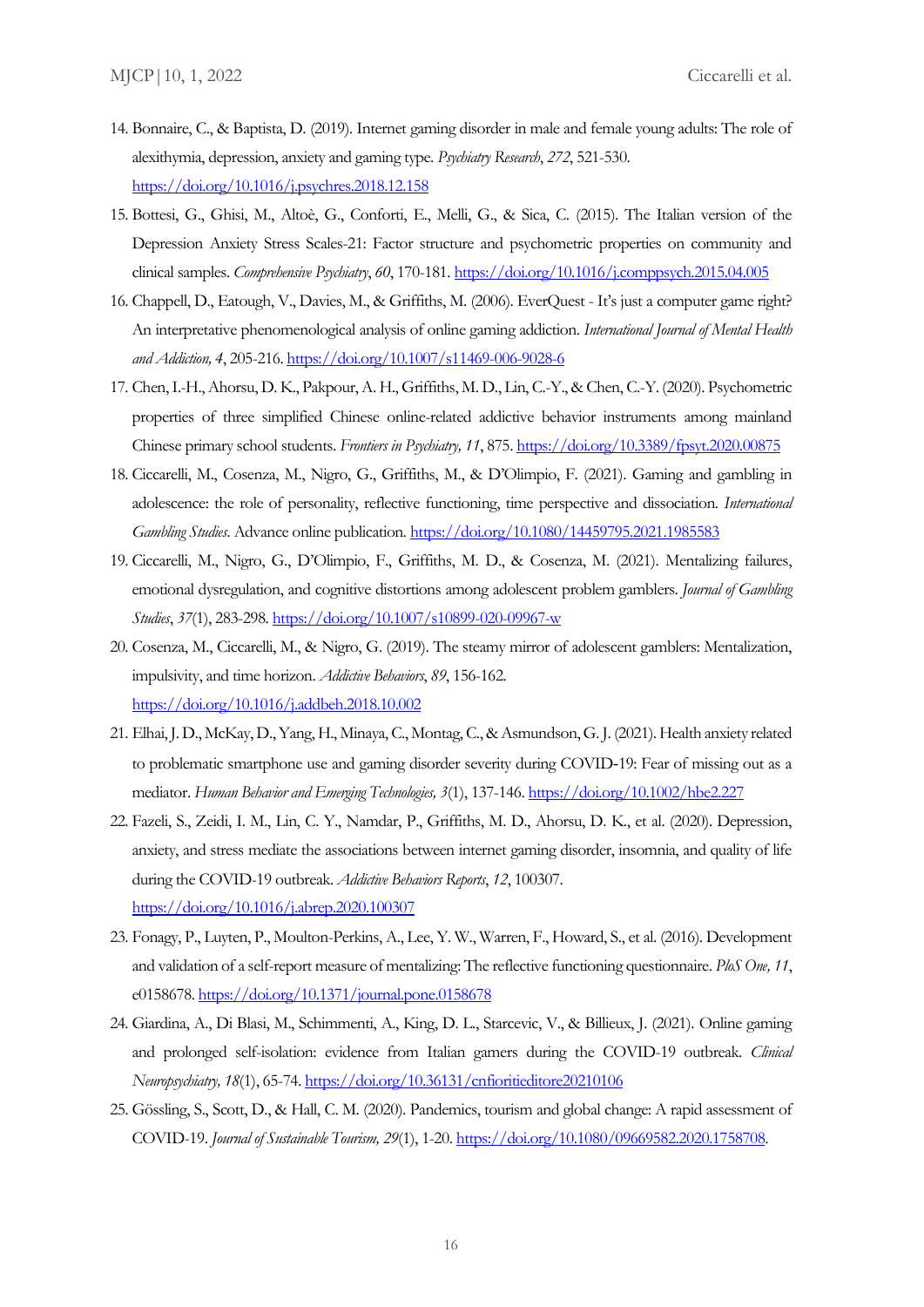- 26. Griffiths, M. D. (2020). Coronavirus: Making friends through online gaming. *The Conversation,* March 24. Retrieved June 4, 2021, from: [https://theconversation.com/coronavirus-making-friends-through-online](https://theconversation.com/coronavirus-making-friends-through-online-video-games-134459)[video-games-134459](https://theconversation.com/coronavirus-making-friends-through-online-video-games-134459)
- 27. Griffiths, M. D., Kuss, D. J., & de Gortari, A. B. O. (2017). Videogames as therapy: an updated selective review of the medical and psychological literature. *International Journal of Privacy and Health Information Management*, *5*(2), 71-96.<https://doi.org/10.4018/IJPHIM.2017070105>
- 28. Griffiths, M. D., Kuss, D. J., & King, D. L. (2012). Video game addiction: past, present and future. *Current Psychiatry Reviews, 8*, 308-318.<https://doi.org/10.2174/157340012803520414>
- 29. Henry, J. D., & Crawford, J. R. (2005). The short‐form version of the Depression Anxiety Stress Scales (DASS‐21): Construct validity and normative data in a large non‐clinical sample. *British Journal of Clinical Psychology*, *44*(2), 227-239.<https://doi.org/10.1348/014466505X29657>
- 30. Ho, R. C., Zhang, M. W., Tsang, T. Y., Toh, A. H., Pan, F., Lu, Y., et al. (2014). The association between internet addiction and psychiatric co-morbidity: a meta-analysis. *BMC Psychiatry*, *14*, 183. <https://doi.org/10.1186/1471-244X-14-183>
- 31. Hu, J., Zhen, S., Yu, C., Zhang, Q., & Zhang, W. (2017). Sensation seeking and online gaming addiction in adolescents: A moderated mediation model of positive affective associations and impulsivity. *Frontiers in Psychology, 8*, 699.<https://doi.org/10.3389/fpsyg.2017.00699>
- 32. Imperatori, C., Corazza, O., Panno, A., Rinaldi, R., Pasquini, M., Farina, B., et al. (2020). Mentalization impairment is associated with problematic alcohol use in a sample of young adults: A cross-sectional study. *International Journal of Environmental Research and Public Health*, *17*(22), 8664. <https://doi.org/10.3390/ijerph17228664>
- 33. Javed, J. (2020). eSports and gaming industry thriving as video games provide escape from reality during coronavirus pandemic. Retrieved June 4, 2021, from: [https://www.wfaa.com/article/sports/esports](https://www.wfaa.com/article/sports/esports-gaming-industry-thriving-as-video-gamesprovide-escape-from-reality-during-coronavirus-pandemic/287-5953d982-d240-4e2b-a2ba-94dd60a8a383)[gaming-industry-thriving-as-video-gamesprovide-escape-from-reality-during-coronavirus-pandemic/287-](https://www.wfaa.com/article/sports/esports-gaming-industry-thriving-as-video-gamesprovide-escape-from-reality-during-coronavirus-pandemic/287-5953d982-d240-4e2b-a2ba-94dd60a8a383) [5953d982-d240-4e2b-a2ba-94dd60a8a383.](https://www.wfaa.com/article/sports/esports-gaming-industry-thriving-as-video-gamesprovide-escape-from-reality-during-coronavirus-pandemic/287-5953d982-d240-4e2b-a2ba-94dd60a8a383)
- 34. Killgore, W. D., Cloonen, S. A., Taylor, E. C., & Dailey, N. S. (2020). Loneliness: a signature mental health concern in the era of COVID-19. *Psychiatry Research, 290*, 113-117. <https://doi.org/10.1016/j.psychres.2020.113117>
- 35. Kim, J., LaRose, R., & Peng, W. (2009). Loneliness as the cause and the effect of problematic Internet use: The relationship between Internet use and psychological well-being. *CyberPsychology and Behavior, 12*, 451-455. <https://doi.org/10.1089/cpb.2008.0327>
- 36. King, D. L., Delfabbro, P. H., Billieux, J., & Potenza, M. N. (2020). Problematic online gaming and the COVID-19 pandemic. *Journal of Behavioral Addictions, 9*(2), 184-186. <https://doi.org/10.1556/2006.2020.00016>
- 37. King, D. L., Delfabbro, P. H., Griffiths, M. D. (2010). Cognitive behavioral therapy for problematic video game players: Conceptual considerations and practice issues. *Journal of CyberTherapy and Rehabilitation 3*(3):261- 273.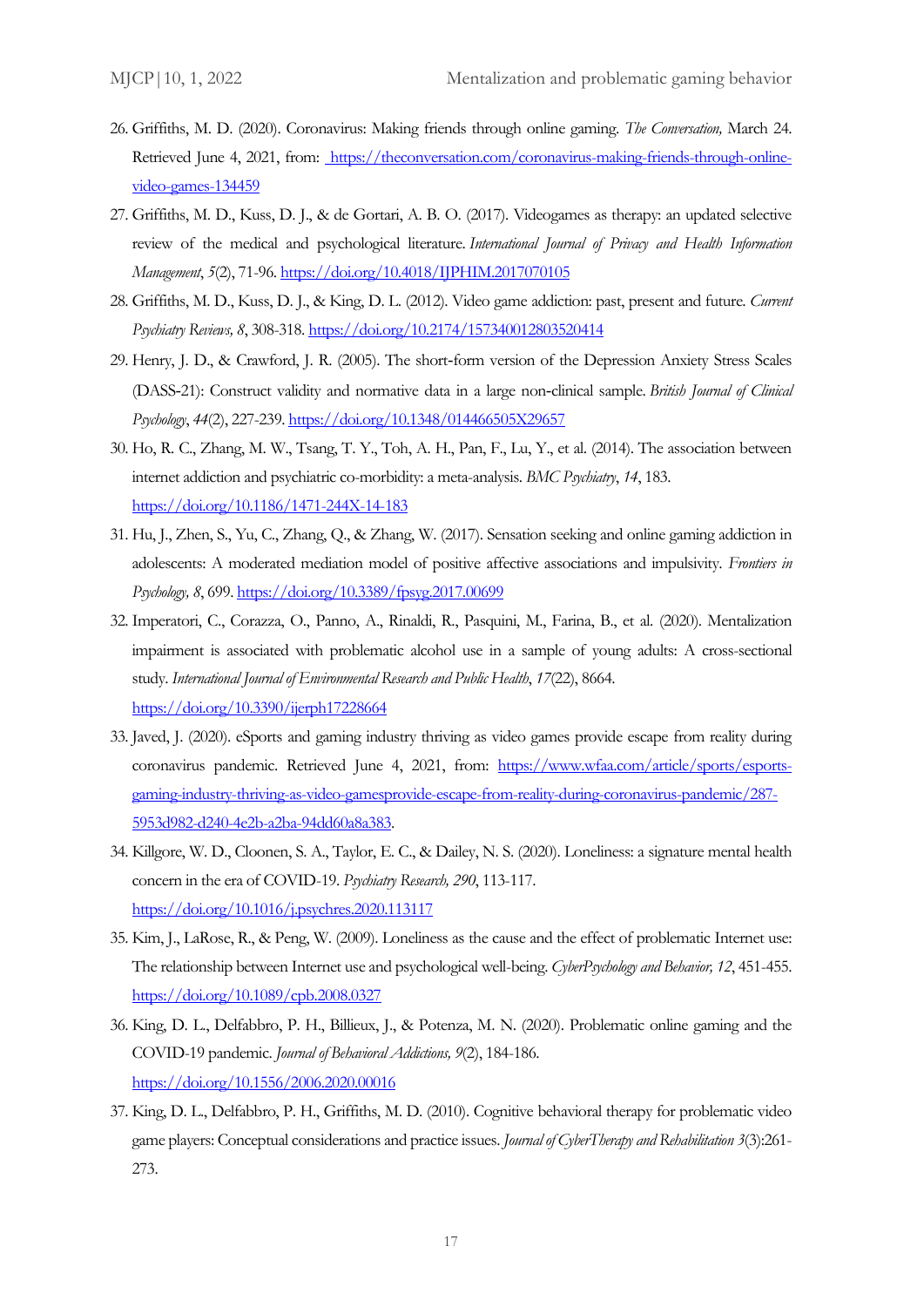- 38. Klimmt, C., Schmid, H., & Orthmann, J. (2009). Exploring the enjoyment of playing browser games. *CyberPsychology & Behavior, 12*(2), 231-234[. https://doi.org/10.1089/cpb.2008.0128](https://doi.org/10.1089/cpb.2008.0128)
- 39. Kline, R. B. (2011). *Principles and practice of structural equation modeling.* Guilford Publications.
- 40. Ko, C. H., & Yen, J. Y. (2020). Impact of COVID-19 on gaming disorder: Monitoring and prevention. *Journal of Behavioral Addictions, 9*(2), 187-189[. https://doi.org/10.1556/2006.2020.00040](https://doi.org/10.1556/2006.2020.00040)
- 41. Kuss, D. J., van Rooij, A. J., Shorter, G. W., Griffiths, M. D., & van de Mheen, D. (2013). Internet addiction in adolescents: Prevalence and risk factors. *Computers in Human Behavior, 29*(5), 1987-1996. <https://doi.org/10.1016/j.chb.2013.04.002>
- 42. Lassri, D., & Desatnik, A. (2020). Losing and regaining reflective functioning in the times of COVID-19: Clinical risks and opportunities from a mentalizing approach. *Psychological Trauma: Theory, Research, Practice, and Policy*, *12*(S1), S38-S40.<http://dx.doi.org/10.1037/tra0000760>
- 43. Lemmens, J. S., Valkenburg, P. M., & Gentile, D. A. (2015). The Internet Gaming Disorder Scale. *Psychological Assessment, 27*(2), 567-582[. https://doi.org/10.1037/pas0000062](https://doi.org/10.1037/pas0000062)
- 44. Lemmens, J. S., Valkenburg, P. M., & Peter, J. (2011). Psychosocial causes and consequences of pathological gaming. *Computers in Human Behavior*, *27*(1), 144-152.<https://doi.org/10.1016/j.chb.2010.07.015>
- 45. Li, L. Z., & Wang, S. (2020). Prevalence and predictors of general psychiatric disorders and loneliness during COVID-19 in the United Kingdom. *Psychiatry Research*, *291*, 113267. <https://doi.org/10.1016/j.psychres.2020.113267>
- 46. Lin, C. Y. (2020). Social reaction toward the 2019 novel coronavirus (COVID-19) [Editorial]. *Social Health and Behavior, 3*(1), 1-2. [https://doi.org/10.4103/shb.Shb\\_ 11\\_20](https://doi.org/10.4103/shb.Shb_%2011_20)
- 47. Luyten, P., Campbell, C., Allison, E., & Fonagy, P. (2020). The mentalizing approach to psychopathology: State of the art and future directions. *Annual Review of Clinical Psychology, 16*, 297-325. <http://dx.doi.org/10.1146/annurev-clinpsy-071919-015355>
- 48. Männikkö, N., Ruotsalainen, H., Miettunen, J., Pontes, H. M., & Kääriäinen, M. (2020). Problematic gaming behaviour and health-related outcomes: A systematic review and meta-analysis. *Journal of Health Psychology, 25*(1), 67-81.<https://doi.org/10.1177/1359105317740414>
- 49. Mehroof, M., & Griffiths, M. D. (2010). Online gaming addiction: the role of sensation seeking, self-control, neuroticism, aggression, state anxiety, and trait anxiety. *Cyberpsychology, Behavior, and Social Networking*, *13*(3), 313-316.<https://doi.org/10.1089/cyber.2009.0229>
- 50. Monacis, L., Palo, V. D., Griffiths, M. D., & Sinatra, M. (2016). Validation of the internet gaming disorder scale–short-form (IGDS9-SF) in an Italian-speaking sample. *Journal of Behavioral Addictions*, *5*(4), 683-690. <https://doi.org/10.1556/2006.5.2016.083>
- 51. Morandotti, N., Brondino, N., Merelli, A., Boldrini, A., De Vidovich, G. Z., Ricciardo, S., et al. (2018). The Italian version of the Reflective Functioning Questionnaire: Validity data for adults and its association with severity of borderline personality disorder. *PloS One*, *13*(11), e0206433. <https://doi.org/10.1371/journal.pone.0206433>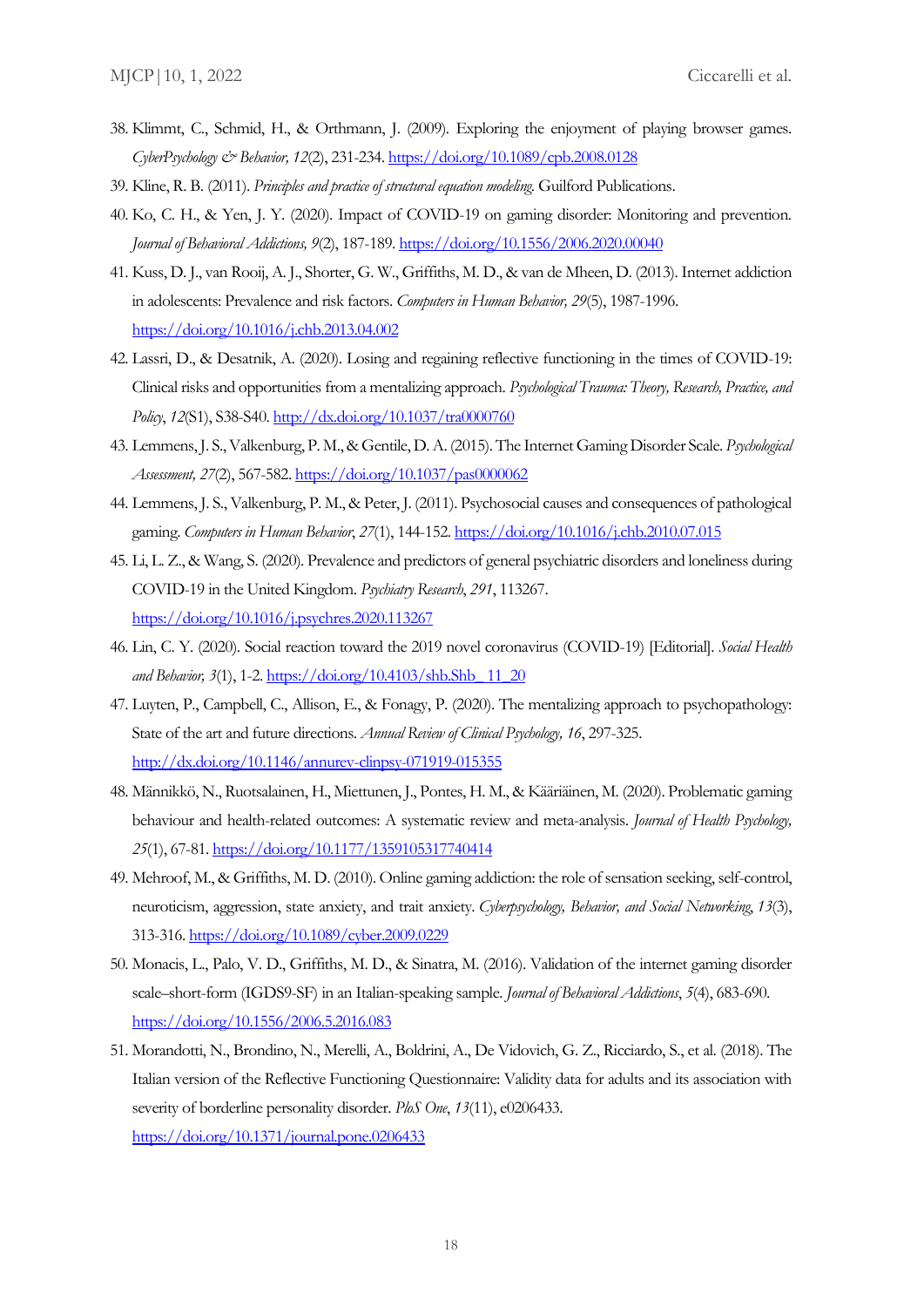- 52. Nhamo, G., Dube, K., & Chikodzi, D. (2020). Implications of COVID-19 on gaming, leisure and entertainment industry. In *Counting the Cost of COVID-19 on the Global Tourism Industry* (pp. 273-295). Springer, Cham.
- 53. Padmanabhanunni, A., & Pretorius, T. B. (2021). The unbearable loneliness of COVID-19: COVID-19 related correlates of loneliness in South Africa in young adults. *Psychiatry Research*, *296*, 113658. <https://doi.org/10.1016/j.psychres.2020.113658>
- 54. Park, J. H., Han, D. H., Kim, B. N., Cheong, J. H., & Lee, Y. S. (2016). Correlations among social anxiety, self-esteem, impulsivity, and game genre in patients with problematic online game playing. *Psychiatry Investigation*, *13*(3), 297-304.<https://doi.org/10.4306/pi.2016.13.3.297>
- 55. Parsons, J. M. (2005). An examination of massively multiplayer online role-playing games as facilitator of internet addiction. *Dissertation Abstracts International, 66*, 8-B.
- 56. Paschke, K., Austermann, M. I., Simon-Kutscher, K., & Thomasius, R. (2021). Adolescent gaming and social media usage before and during the COVID-19 pandemic. *Sucht, 67*, 13-22. [https://doi.org/10.1024/0939-](https://doi.org/10.1024/0939-5911/a000694) [5911/a000694](https://doi.org/10.1024/0939-5911/a000694)
- 57. Perez, M. (2020). Video games are being played at record levels as the coronavirus keeps people indoors. Retrieved June 4, 2021, from: [https://www.forbes.com/sites/mattperez/2020/03/16/video-games](https://www.forbes.com/sites/mattperez/2020/03/16/video-games-arebeing-played-at-record-levels-as-the-coronavirus-keepspeople-indoors/#70eb644e57ba)[arebeing-played-at-record-levels-as-the-coronavirus-keepspeople-indoors/#70eb644e57ba](https://www.forbes.com/sites/mattperez/2020/03/16/video-games-arebeing-played-at-record-levels-as-the-coronavirus-keepspeople-indoors/#70eb644e57ba)
- 58. Perlman, D., & Peplau, L. A., (1981). Toward a social psychology of loneliness. In K. Duak, & R. Gilmour (Eds.), *Personal Relationships in Disorder* (pp. 31-56). London: Academic Press.
- 59. Pfefferbaum, B., & North, C. S. (2020). Mental health and the COVID-19 pandemic. *New England Journal of Medicine, 383*, 510-512.<https://doi.org/10.1056/nejmp2008017>
- 60. Pontes, H. M., & Griffiths, M. D. (2015). Measuring DSM-5 Internet gaming disorder: Development and validation of a short psychometric scale. *Computers in Human Behavior*, *45*, 137-143. <https://doi.org/10.1016/j.chb.2014.12.006>
- 61. Pontes, H. M., Stavropoulos, V., & Griffiths, M. D. (2020). Emerging insights on internet gaming disorder: Conceptual and measurement issues. *Addictive Behaviors Reports*, *11*, 100242. <https://doi.org/10.1016/j.abrep.2019.100242>
- 62. Qin, H., Rao, P. L., & Zong, H. Q. (2007). A study of factors leading to online game addiction. *Chinese Journal of Clinical Psychology, 15*, 155-160.
- 63. Qiu, J., Shen, B., Zhao, M., Wang, Z., Xie, B., & Xu, Y. (2020). A nationwide survey of psychological distress among Chinese people in the COVID-19 epidemic: Implications and policy recommendations. *General Psychiatry, 33*(2), e100213[. https://doi.org/10.1136/gpsych-2020-100213](https://doi.org/10.1136/gpsych-2020-100213)
- 64. Rapinda, K. K., Kempe, T., Kruk, R. S., Edgerton, J. D., Wallbridge, H. R., & Keough, M. T. (2021). Examining the temporal associations between depression and pathological gaming. *Canadian Journal of Behavioural Science/Revue canadienne des sciences du comportement*. [https://doi.org/10.1037/cbs0000197](https://psycnet.apa.org/doi/10.1037/cbs0000197)
- 65. Rho, M. J., Lee, H., Lee, T. H., Cho, H., Jung, D. J., Kim, D. J., et al. (2018). Risk factors for internet gaming disorder: Psychological factors and internet gaming characteristics. *International Journal of Environmental Research and Public Health*, *15*(1), 40[. https://doi.org/10.3390/ijerph15010040](https://doi.org/10.3390/ijerph15010040)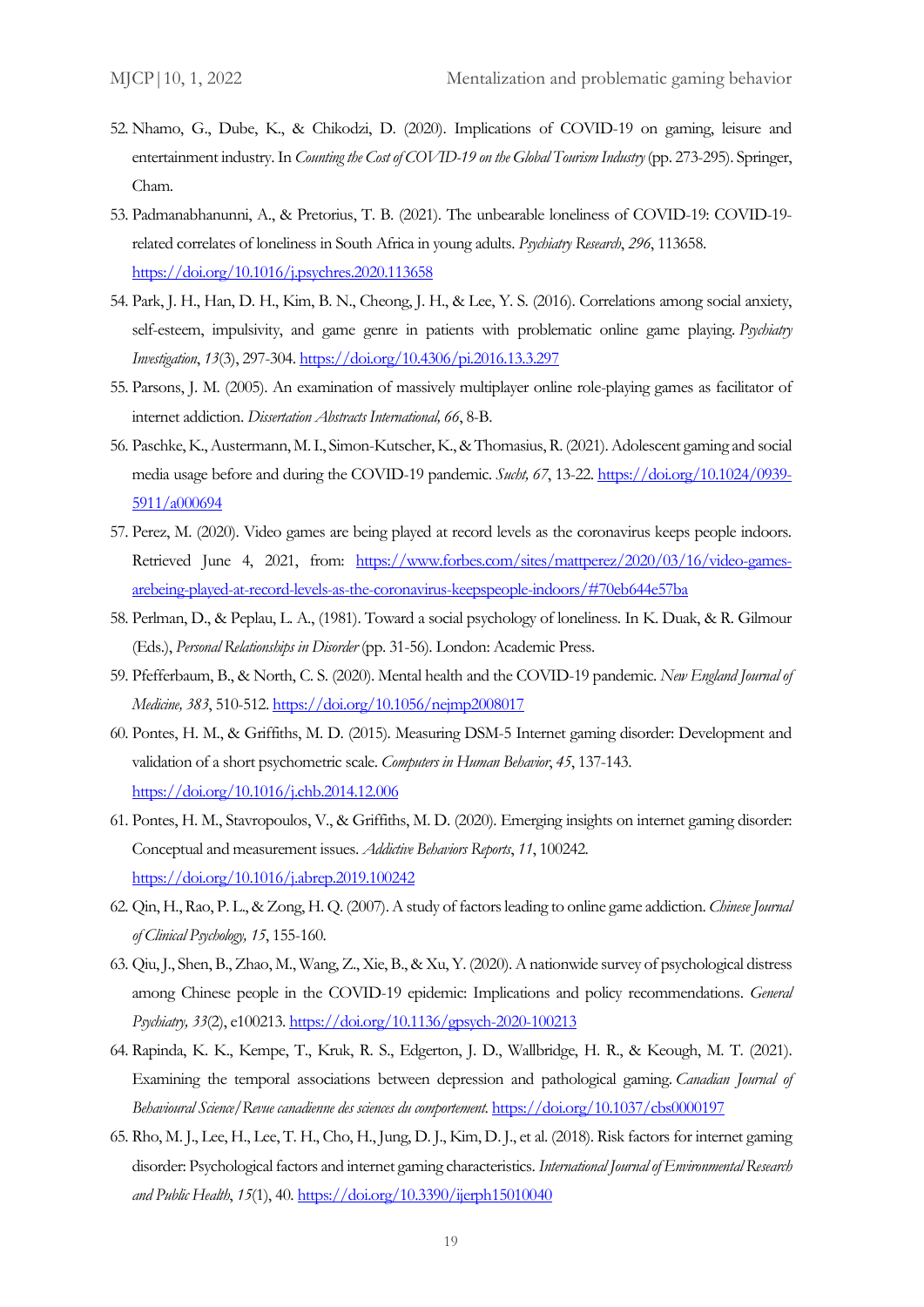- 66. Rogier, G., Zobel, S. B., & Velotti, P. (2021). COVID-19, Loneliness and technological addiction: Longitudinal data. *Journal of Gambling Issues*, *47,* 108-120[. http://dx.doi.org/10.4309/jgi.2021.47.4](http://dx.doi.org/10.4309/jgi.2021.47.4)
- 67. Russell, D. W. (1996). UCLA Loneliness Scale (Version 3): Reliability, validity, and factor structure. *Journal of Personality Assessment*, *66*(1), 20-40. [https://doi.org/10.1207/s15327752jpa6601\\_2](https://doi.org/10.1207/s15327752jpa6601_2)
- 68. Ryan, T. P. (1997). *Modern regression methods*. New York: Wiley.
- 69. Satorra, A., & Bentler, P. M. (1994). Corrections to test statistics and standard errors in covariance structure analysis. In A. von Eye, & C. C. Clogg (Eds.). *Latent variables analysis: Applications for developmental research* (pp. 399-419). Thousand Oaks, CA: Sage.
- 70. Savov, S., & Atanassov, N.(2013). Deficits of affect mentalization in patients with drug addiction: Theoretical and clinical aspects. *International Scholarly Research Notices*, *2013*.
- 71. Seay, A. F., & Kraut, R. E. (2007). Project massive: Self-regulation and problematic use of online gaming. In CHI 2007: *Proceedings of the ACM conference on human factors in computing systems* (pp. 829–838). New York: ACM Press[. https://doi.org/10.1145/1240624.1240749](https://doi.org/10.1145/1240624.1240749)
- 72. Shah, S. M. A., Mohammad, D., Qureshi, M. F. H., Abbas, M. Z., & Aleem, S. (2021). Prevalence, Psychological Responses and associated correlates of depression, anxiety and stress in a global population, during the coronavirus disease (COVID-19) pandemic. *Community Mental Health Journal*, *57*(1), 101-110. <https://doi.org/10.1007/s10597-020-00728-y>
- 73. Sharp, C., Ha, C., Carbone, C., Kim, S., Perry, K., Williams, L., et al. (2013). Hypermentalizing in adolescent inpatients: Treatment effects and association with borderline traits. *Journal of Personality Disorders, 27,* 3-18. <http://dx.doi.org/10.1521/pedi.2013.27.1.3>
- 74. Sharp, C., Pane, H., Ha, C., Venta, A., Patel, A. B., Sturek, J., et al. (2011). Theory of mind and emotion regulation difficulties in adolescents with borderline traits. *Journal of the American Academy of Child & Adolescent Psychiatry, 50*, 563-573. <http://dx.doi.org/10.1016/j.jaac.2011.01.017>
- 75. Sicari, F., Frisone, F., Alibrandi, A., Settineri, S. (2021). Validation of the Italian version of the Internet Behaviors Scale. *Mediterranean Journal of Clinical Psychology, 9*(1). [https://doi.org/10.6092/2282-1619/mjcp-](https://doi.org/10.6092/2282-1619/mjcp-2990)[2990](https://doi.org/10.6092/2282-1619/mjcp-2990)
- 76. Snodgrass, J. G., Bagwell, A., Patry, J. M., Dengah II, H. F., Smarr-Foster, C., Van Oostenburg, M., et al. (2018). The partial truths of compensatory and poor-get-poorer internet use theories: More highly involved videogame players experience greater psychosocial benefits. *Computers in Human Behaviors*, 78, 10-25. <https://doi.org/10.1016/j.chb.2017.09.020>
- 77. Stevens, M. W., Dorstyn, D., Delfabbro, P. H., & King, D. L. (2020). Global prevalence of gaming disorder: A systematic review and meta-analysis. *Australian & New Zealand Journal of Psychiatry*, 55(6), 553-568. <https://doi.org/10.1177/0004867420962851>
- 78. Tabachnick, B. G., & Fidell, L. S. (2019). *Using multivariate statistics* (7th ed.). Pearson.
- 79. Taylor, S., Landry, C. A., Paluszek, M. M., Fergus, T. A., McKay, D., & Asmundson, G. J. G. (2020). COVID stress syndrome: Concept, structure, and correlates. *Depression and Anxiety, 37*(8), 706-714. <https://doi.org/10.1002/da.23071>